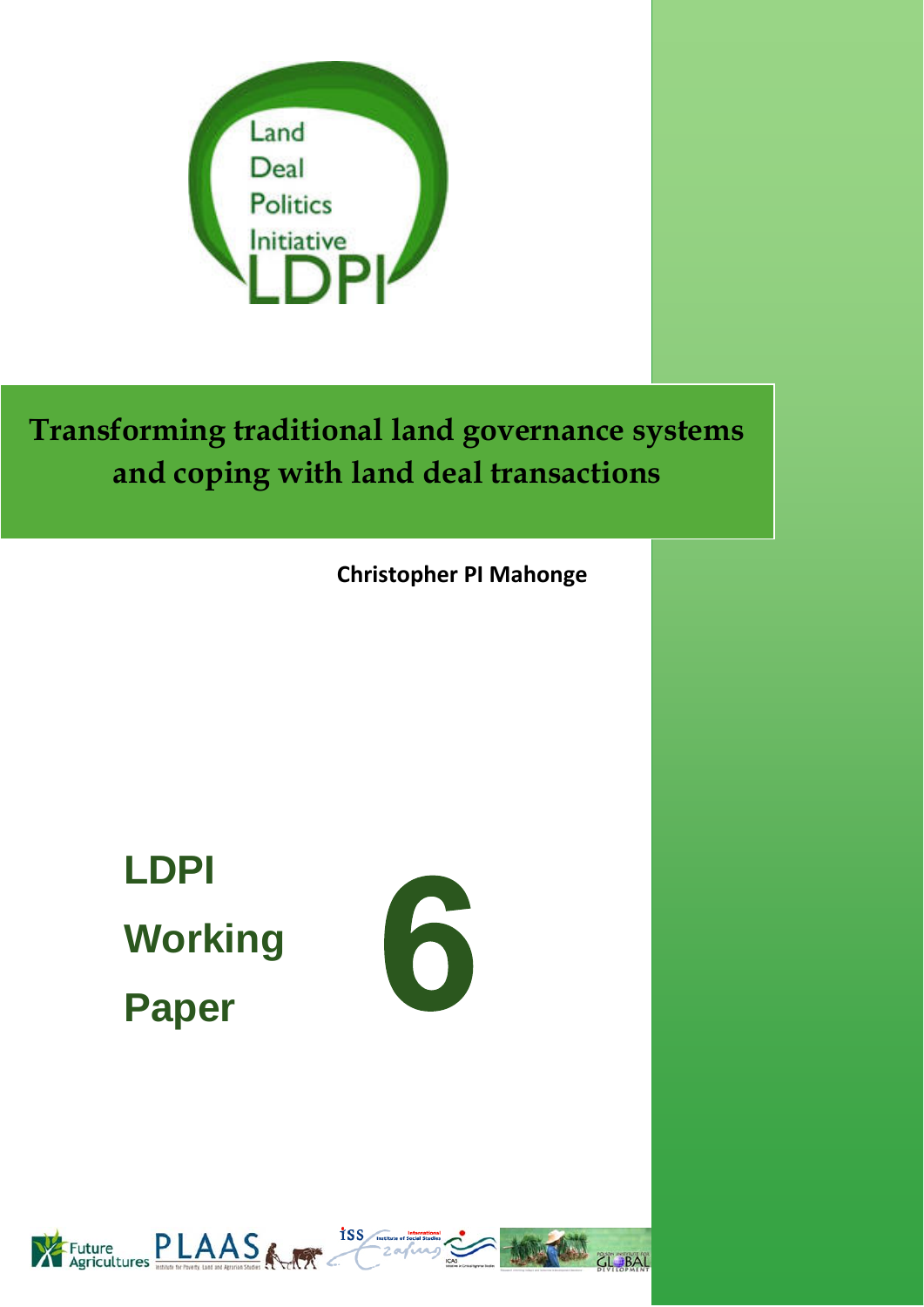### **Transforming traditional land governance systems and coping with land deal transactions**

*by* Christopher PI Mahonge

| Published by:                                          |                                                                   |                                                                      |                                  |
|--------------------------------------------------------|-------------------------------------------------------------------|----------------------------------------------------------------------|----------------------------------|
| The Land Deal Politics Initiative                      |                                                                   |                                                                      |                                  |
| www.iss.nl/ldpi                                        |                                                                   |                                                                      |                                  |
| landpolitics@gmail.com                                 |                                                                   |                                                                      |                                  |
| in collaboration with:                                 |                                                                   |                                                                      |                                  |
| <b>Institute for Development Studies (IDS)</b>         |                                                                   |                                                                      |                                  |
| University of Sussex                                   |                                                                   |                                                                      |                                  |
| Library Road                                           |                                                                   |                                                                      |                                  |
| Brighton, BN1 9RE                                      |                                                                   |                                                                      |                                  |
| United Kingdom                                         |                                                                   |                                                                      |                                  |
| Tel: +44 1273 606261                                   |                                                                   | Fax: +44 1273 621202    E-mail: ids@ids.ac.uk                        | Website: www.ids.ac.uk           |
| <b>Initiatives in Critical Agrarian Studies (ICAS)</b> |                                                                   |                                                                      |                                  |
|                                                        | <b>International Institute of Social Studies (ISS)</b>            |                                                                      |                                  |
| P.O. Box 29776                                         |                                                                   |                                                                      |                                  |
| 2502 LT The Hague                                      |                                                                   |                                                                      |                                  |
| The Netherlands                                        |                                                                   |                                                                      |                                  |
|                                                        |                                                                   | Tel: +31 70 426 0664 Fax: +31 70 426 0799 E-mail: iss.icas@gmail.com | Website: www.iss.nl/icas         |
|                                                        | The Institute for Poverty, Land and Agrarian Studies (PLAAS)      |                                                                      |                                  |
|                                                        | School of Government, Faculty of Economic and Management Sciences |                                                                      |                                  |
|                                                        | University of the Western Cape, Private Bag X17                   |                                                                      |                                  |
| Bellville 7535, Cape Town                              |                                                                   |                                                                      |                                  |
| South Africa                                           |                                                                   |                                                                      |                                  |
|                                                        | Tel: +27 21 959 3733 Fax: +27 21 959 3732                         | E-mail: plaas@uwc.ac.za                                              | Website: www.plaas.org.za        |
|                                                        | The Polson Institute for Global Development                       |                                                                      |                                  |
| Department of Development Sociology                    |                                                                   |                                                                      |                                  |
| <b>Cornell University</b>                              |                                                                   |                                                                      |                                  |
| 133 Warren Hall                                        |                                                                   |                                                                      |                                  |
| Ithaca NY 14853                                        |                                                                   |                                                                      |                                  |
| <b>United States of America</b>                        |                                                                   |                                                                      |                                  |
| Tel: +1 607 255-3163                                   | Fax: +1 607 254-2896                                              | E-mail: ta12@cornell.edu                                             | Website: polson.cals.cornell.edu |

© February 2013 *All rights reserved. No part of this publication may be reproduced or transmitted in any form or by any means without prior permission from the publisher and the author.*

*Published with support from the UK Department for International Development (DfID), Atlantic Philanthropies, Inter‐Church Organization for Development Cooperation (ICCO), Ford Foundation and Miserior.*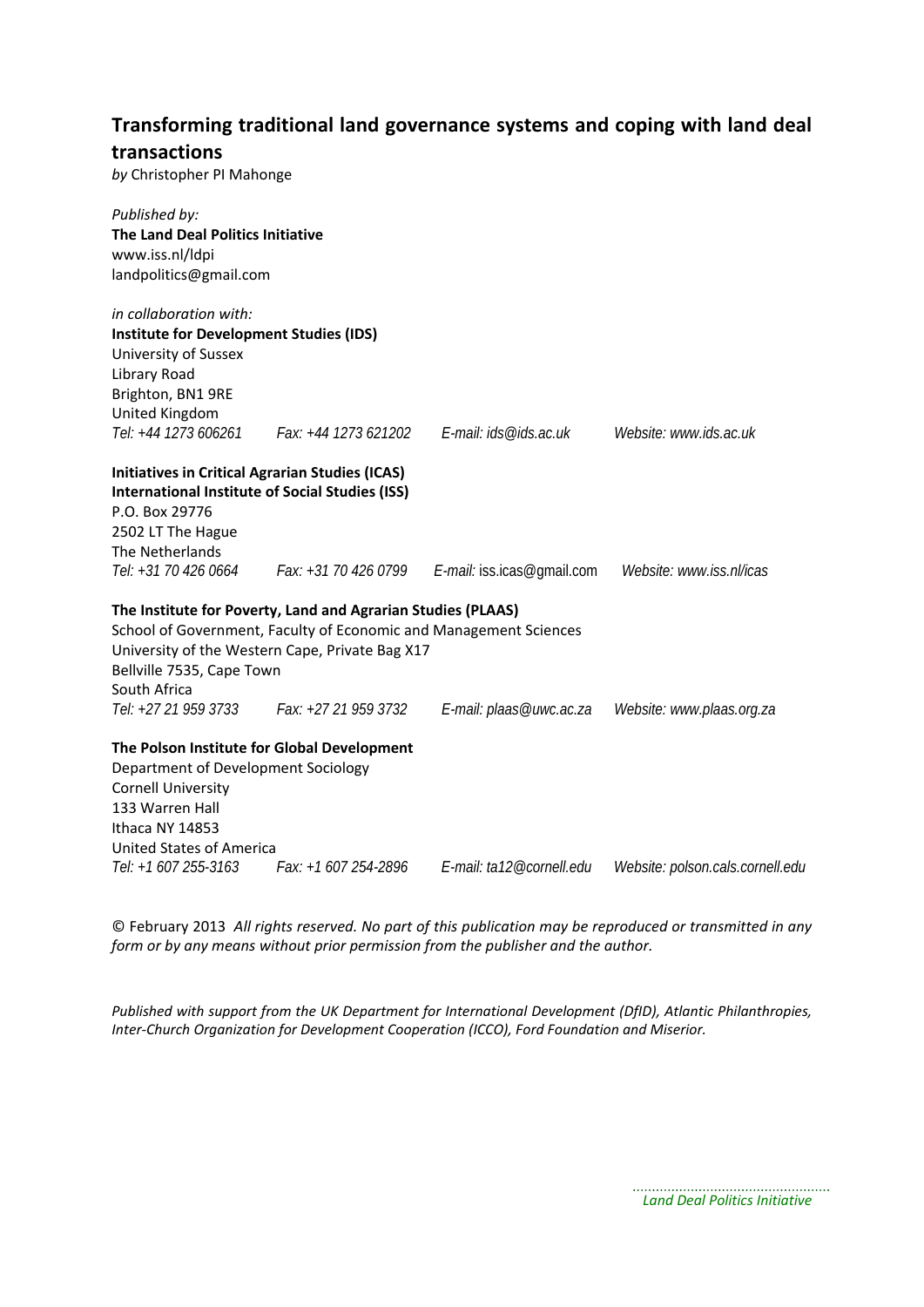### Abstract

This study aimed to gain insight into how land deals have affected traditional Tanzanian land-based interactions and networks, and what coping mechanisms those affected have deployed. Case studies of land deal transactions — in both the Kisarawe district, in the Coast region and the Same district in the Kilimanjaro region —show the impact of cultivating bio-energy crops on traditional land. While the Same district employed an out-grower model to cultivate biofuel, Kisarawe district adopted the plantation approach. Traditional land governance systems and actors are affected differently by out-grower and plantation biofuel production models; the plantation model leads to traditional land governance frameworks being totally dismantled, while the out-grower model has insignificant impact on traditional land governance systems. For both models, laws and guidelines governing biofuel cultivation are ineffective: plantation and out-grower biofuel cultivation exacerbates a vicious cycle of poverty and environmental degradation. More research in other socio-ecological environments is necessary to understand broader interactions between land deals and traditional governance systems, and then to develop concrete, sound guidelines to govern foreign, national and local institutional actors involved in land deals.

### About the author

**Christopher PI Mahonge** is a Senior Research Fellow (Political Ecology) at the Centre for Sustainable Rural Development, Sokoine University of Agriculture in Tanzania. His research involves analysis of multidisciplinary rules/institutions (formal/state, informal/customary and hybrid) governing natural resources management, analysis of policies related to natural resource management, co-management of social and ecological systems, community based-natural resources management and wood quality assessment. His recent publications include: 'The role of informal politics in environmental governance in East Uluguru Mountains in Tanzania,' *Journal of Humanities and Social Sciences* and 'Institutional and natural resource use dynamics and their implications on sustainable watershed management in the East Uluguru Mountains in Tanzania,' *Journal of African Affairs* 28(8):105–129.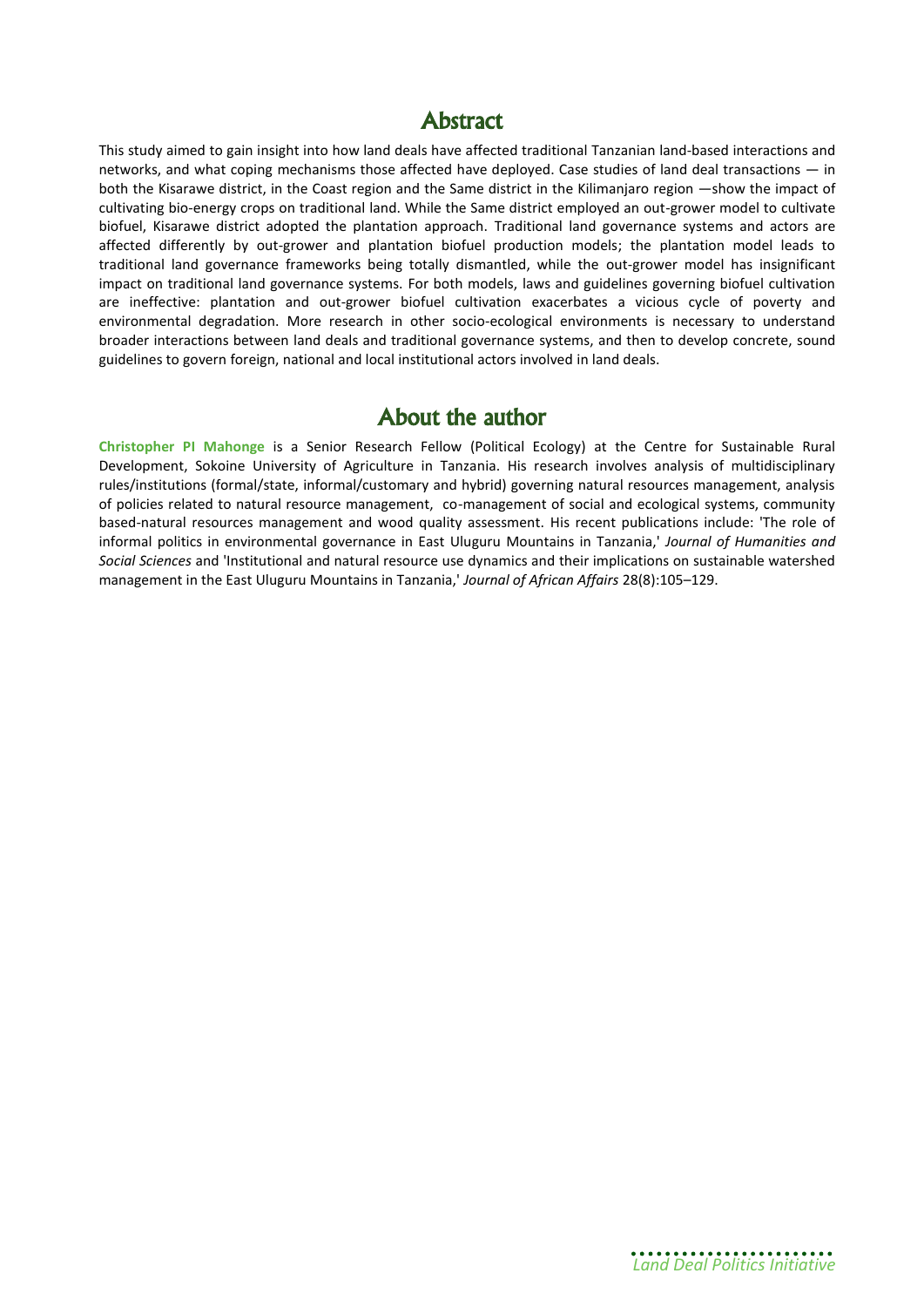| <b>Acronyms</b> |                                                             |  |  |
|-----------------|-------------------------------------------------------------|--|--|
| <b>CIFOR</b>    | Centre for International Forestry Research                  |  |  |
| <b>COMPETE</b>  | Competence Platform on Energy Crop and Agroforestry Systems |  |  |
| <b>FEWS NET</b> | Famine Early Relief Systems Network Tanzania                |  |  |
| <b>FAO</b>      | Food and Agriculture Organisation                           |  |  |
| <b>ICAS</b>     | Initiatives in Critical Agrarian Studies                    |  |  |
| <b>JOLIT</b>    | Joint Oxfam Livelihood Initiative for Tanzania              |  |  |
| LARRI           | Land Rights Research and Resource Institute                 |  |  |
| <b>MP</b>       | Member of Parliament                                        |  |  |
| NGO             | Non-governmental organisation                               |  |  |
| <b>OXFAM</b>    | Oxford Committee for Famine Relief                          |  |  |
| <b>TIC</b>      | <b>Tanzanian Investment Centre</b>                          |  |  |
| <b>URT</b>      | United Republic of Tanzania                                 |  |  |
| <b>WACOD</b>    | Women and Community Development Organisation                |  |  |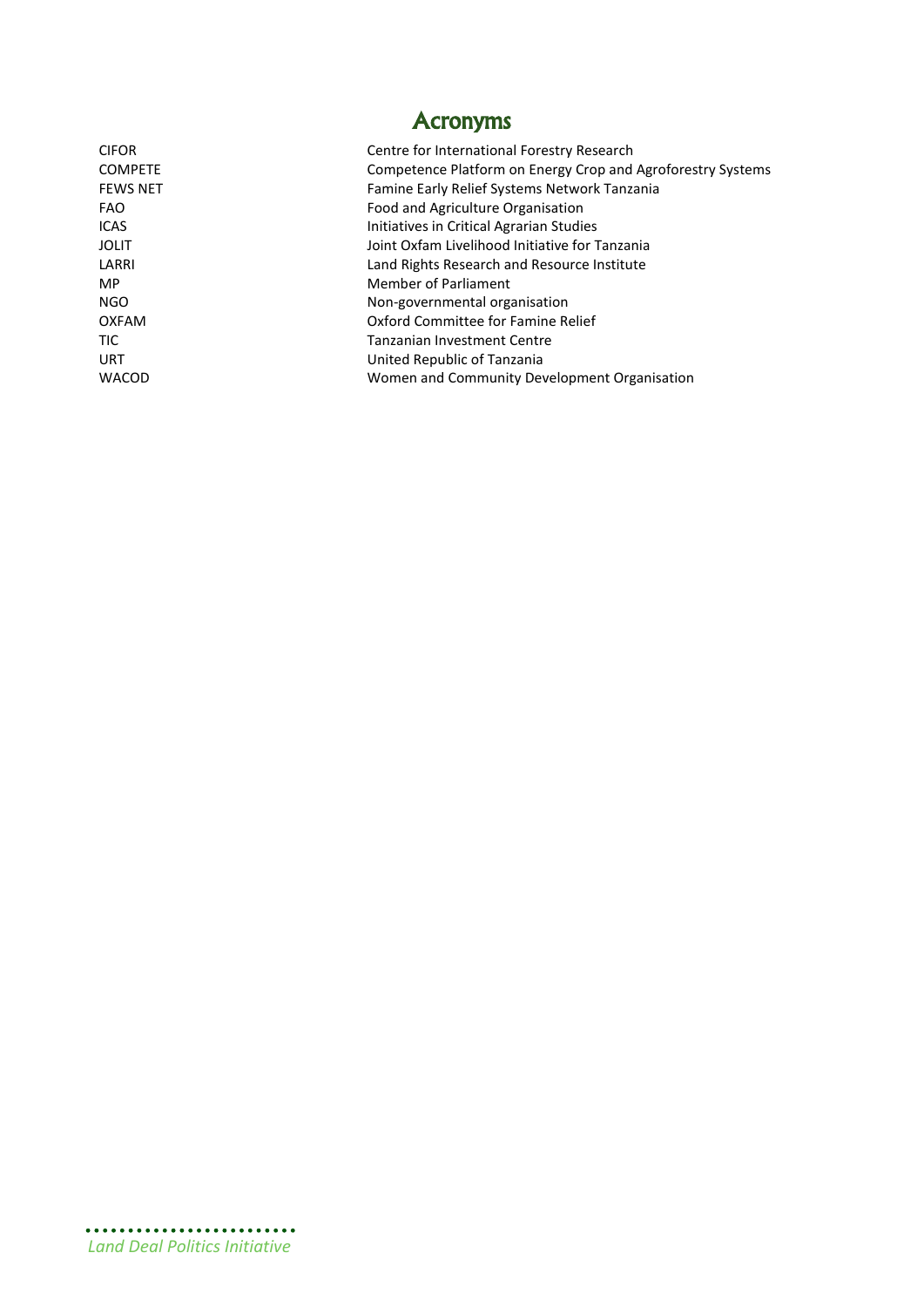# **Table of Contents**

| 2. |                                                                                     |  |
|----|-------------------------------------------------------------------------------------|--|
| 3. |                                                                                     |  |
|    |                                                                                     |  |
|    |                                                                                     |  |
| 4. |                                                                                     |  |
|    |                                                                                     |  |
|    | 4.2 Effectiveness of legislations and guidelines governing biofuel cultivation      |  |
|    | 4.3 Aftermath of implementation of plantation and out-grower biofuel cultivation  9 |  |
| 6. |                                                                                     |  |
|    |                                                                                     |  |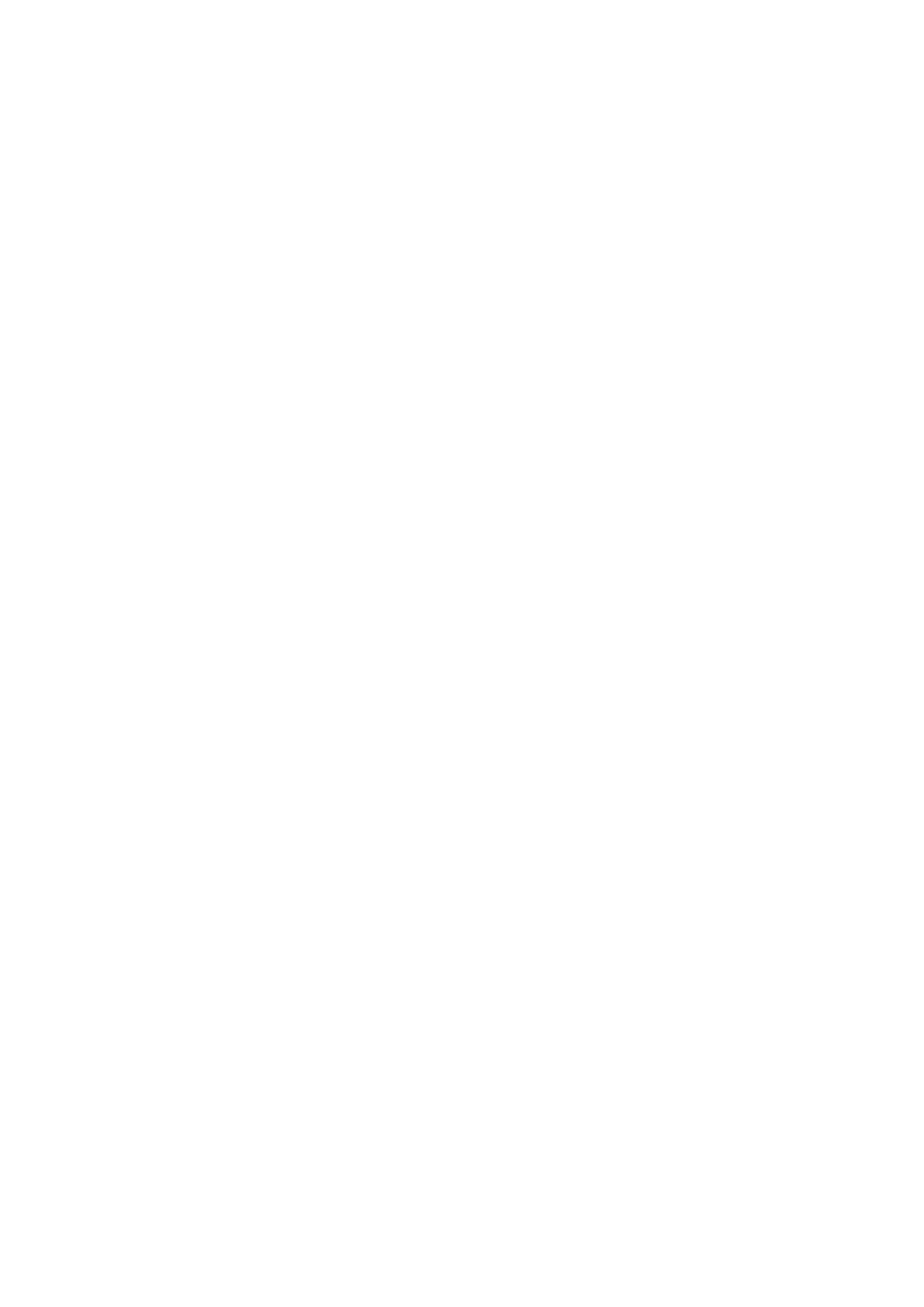## <span id="page-6-0"></span>1. Introduction

Numerous land deals are being transacted in developing countries, so that investors can acquire land to produce bioenergy crops using out-grower/contract and plantation systems. The transactions involve transnational companies from developed countries, nations and rural communities, driven by the global fossil oil/fuel crisis — a scarcity of fossil fuel (Mndeme 2008; Sulle & Nelson 2009) driving fuel/ oil costs higher, which has created pressure on transnational companies to establish alternative sources of energy. Bio-energy crops are one potential alternative, but cultivating the crops requires land, thus increasing transnational demand for land alongside rising fuel/ oil costs.

In Tanzania, transnationals made land deals with the Tanzanian government and/or local people to cultivate biofuel crops. Biofuel production investments currently use plantation and out-grower models, resulting in new institutional arrangements that interfere with the nature and functioning of traditional land governance systems. Biofuel approaches can potentially influence the food and income security of traditional systems, and skew conventional relationships and interactions among multiple actors from various sectoral backgrounds at different organisational levels.

Implementing plantation and out-grower models has resulted in different experiences, which have either yielded benefits or led to insecurity. Important questions that arise from these interactions include:

- Who wins and who loses?
- How do the losers react?
- **O** How do these reactions trigger the actors' reactions?

Large scale biofuel producers prefer the plantation model because it enables production economies of scale, cutting production costs per unit output. In the case of biofuel as feedstock, production costs are high — ranging from onethird to three-thirds of the overall production costs (RDBB 2008 cited in Elbehri, McDougall & Horridge 2009). Companies may struggle to secure land because of the possible threat that smallholder out-growers could collude to control supply and thereby increase the price of biofuel crops sold to transnational (Sulle & Nelson 2009; Smolker *et al* 2008).

However, the plantation approach has some negative implications for the smallholder producers. The model does not create a technological spill-over effect, nor does it greatly increase employment for local people (Arndt *et al* 2009). It can create local tensions as people are displaced and deprived of their access to land and other natural resources (Sulle & Nelson 2009; Smolker *et al* 2008); it restricts labour wages and rights, and creates the possibility of replacing plantation employees with machines (Sulle & Nelson 2009). In Arusha, new and existing conflicts were exacerbated when biofuel plantations displaced the long-term local livelihood interests of some players (Sijaona 2001; Laltaika 2009; Olengurumwa 2010).

In the institutional process for acquiring land to establish a plantation, some players follow the rules, while others circumvent them: some companies followed the laid-down procedures for acquiring land, but were out-manoeuvred by other companies who colluded with local leaders and used shortcuts to acquire the same land (Sulle & Nelson 2009). Sometimes, investors also make verbal promises (including providing local social services and transport infrastructures) to acquire plantation land, but do not deliver on these promises (*ibid*) resulting in tension between investors and local people.

On the other hand, the out-grower model  $-$  in which smallholder farmers engage in producing biofuels  $-$  is commended as being more pro-poor because it allows the accrual of rents to the farmers (Arndt *et al* 2009). It also allows farmers to keep control of their land while delivering outputs to investors (Boras & Franco 2010). Benefits to smallholder producers may emerge in the form of receiving a share of the commercial profits, as was the case with the Kilombero Sugar Company and Mill out-grower scheme (Bekunda*et al* 2008). Also, the out-grower model provides inputs to smallholder producers (Benfica 2006) and enables a technology spill over from cash crops to food crops (Arndt *et al* 2009; Benfica 2006; Uaiene 2008), thereby raising overall farm efficiency (Uaiene 2008).

However, some out-grower schemes show a class bias, as rich farmers access a project while poor smallholders are excluded (van Baren 2009). Creating small producers' organisations can help smaller and/or poorer farmers access the out-grower scheme and defend their interests (*ibid*). Even so, as reported by German *et al* (2010), farmers have abandoned Jatropha farms because companies did not come to buy the seeds when the crops matured, despite government and company promises (given when promoting the programmes) that biofuels would yield high economic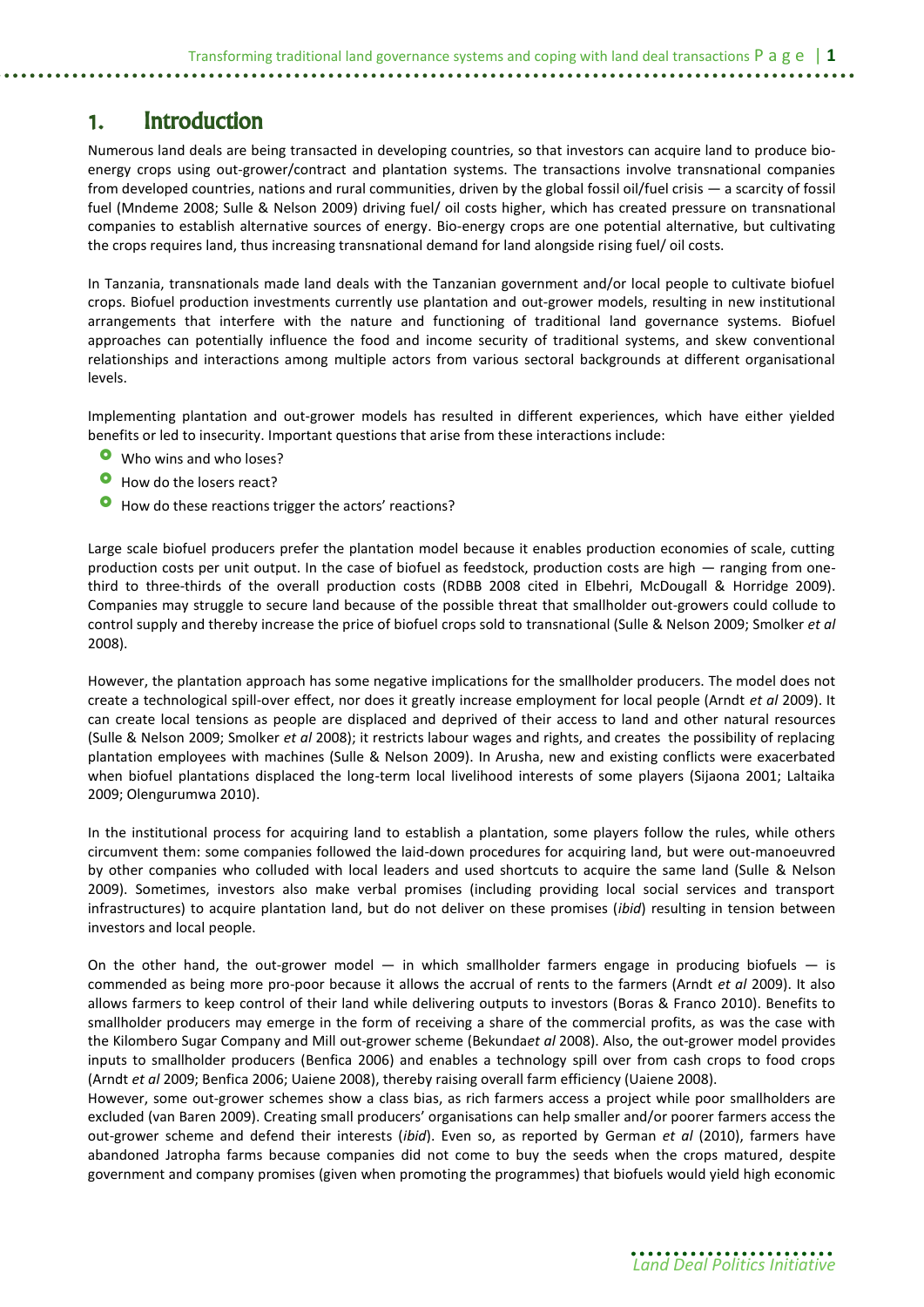benefits. So, conflicts have emerged between local people and local government staff, and the local community now distrusts government leaders who persuaded them to partake in biofuel cultivation.

In some areas of Tanzania, acquiring land to establish plantations is difficult because the state has no land; all land is occupied by individual local people. Because investors prefer the plantation model, they arrange to transfer land from individual users to investors; and some villagers endanger their primary livelihood sources by selling much of their land (up to 72 per cent) (Sulle & Nelson 2009), which undoubtedly threatens their livelihood security. Sometimes this reaction is compounded because farmers' are ignorant about the consequences of selling their land, and the investing companies exploit the ignorance to acquire more land for investment at cheap prices (Olengurumwa 2010). These cases may imply that poor governance structures exist for administering and managing land deals between investors and local people.

However, many other factors account for the preference of one type of biofuel production arrangement over the other, including:

- **O** the exact labour requirements to produce a particular biofuel crop;
- the capital needed;
- the amount and accessibility of land needed (Arndt et al 2009);
- **O** the local context (including population density);
- **O** the capacity of local people to engage in cultivating biofuels; and
- **O** price dynamics (Sulle & Nelson 2009).

For example, Mozambican research (Benfica, 2006) showed that producing sugarcane using the plantation approach was less labour and land intensive, but more capital intensive, while Jatropha cultivation, using the contract farmer model, was more labour and land intensive, but less capital intensive. Benfica (2006) also documented an instance in which a company preferred to adopt the out-grower/contractual approach in biofuel production because using the plantation model was more labour intensive, translating into higher production costs. Access to insufficient labour to manage large plantations may also drive a company to adopt a hybrid model, using the smallholder-based approach alongside the plantation model (McLea 2008). Despite the labour problem, investors want to use the plantation approach to secure the feedstock supply and offset costs incurred in developing infrastructure (e.g. irrigation and roads) because smallholders are unable to produce at large scale and recover the costs incurred in infrastructural development (FAO 2008).

Implementing biofuel production models can be challenging; the contractual approach is characterised by unequal bargaining powers for prices and output grades, unstable and fluctuating prices on the world market, and low productivity and production at farm level (Benfica 2006; Gerber 2008). Poor transport, infrastructure and storage facilities are also major barriers to implementing the contractual approach (Gerber 2008). At institutional level, ambiguous property rights and (local and national) land use planning processes constrain biofuel cultivation (Herrmann & Brüntrup 2010). Other cases indicate that, due to traditional authorities negotiating without consulting communities, communal land governance law may be violated, resulting in conflicts between not only investors and communities, but also communities and their leaders. In yet other cases, land tenure imposes insecurity on farmers and investors: investors want long-term leaseholds to ensure ownership of the grown biofuel crops, while farmers feel unprotected if they are deprived of land access for extended periods (*ibid*). This implies that tenure and legal frameworks play a critical role in motivating (or not) local people and investors to take part in developing the biofuel industry.

### <span id="page-7-0"></span>2. Methodology

The Kisarawe district in Coast region and the Same district in Kilimanjaro region were chosen these to represent regions where out-grower and plantation systems of biofuels were practised. Prior to the actual data collection exercise, a pre-survey was conducted to find out which approaches were being used for producing biofuel in the coastal areas including Kisarawe, Rufiji, and Kilwa. Because the coastal areas were mostly used for the plantation model, I looked for another site where the out-grower approach had been adopted and selected the Same district. While the out-grower approach was used in Same district, the plantation cultivation model was adopted in Kisarawe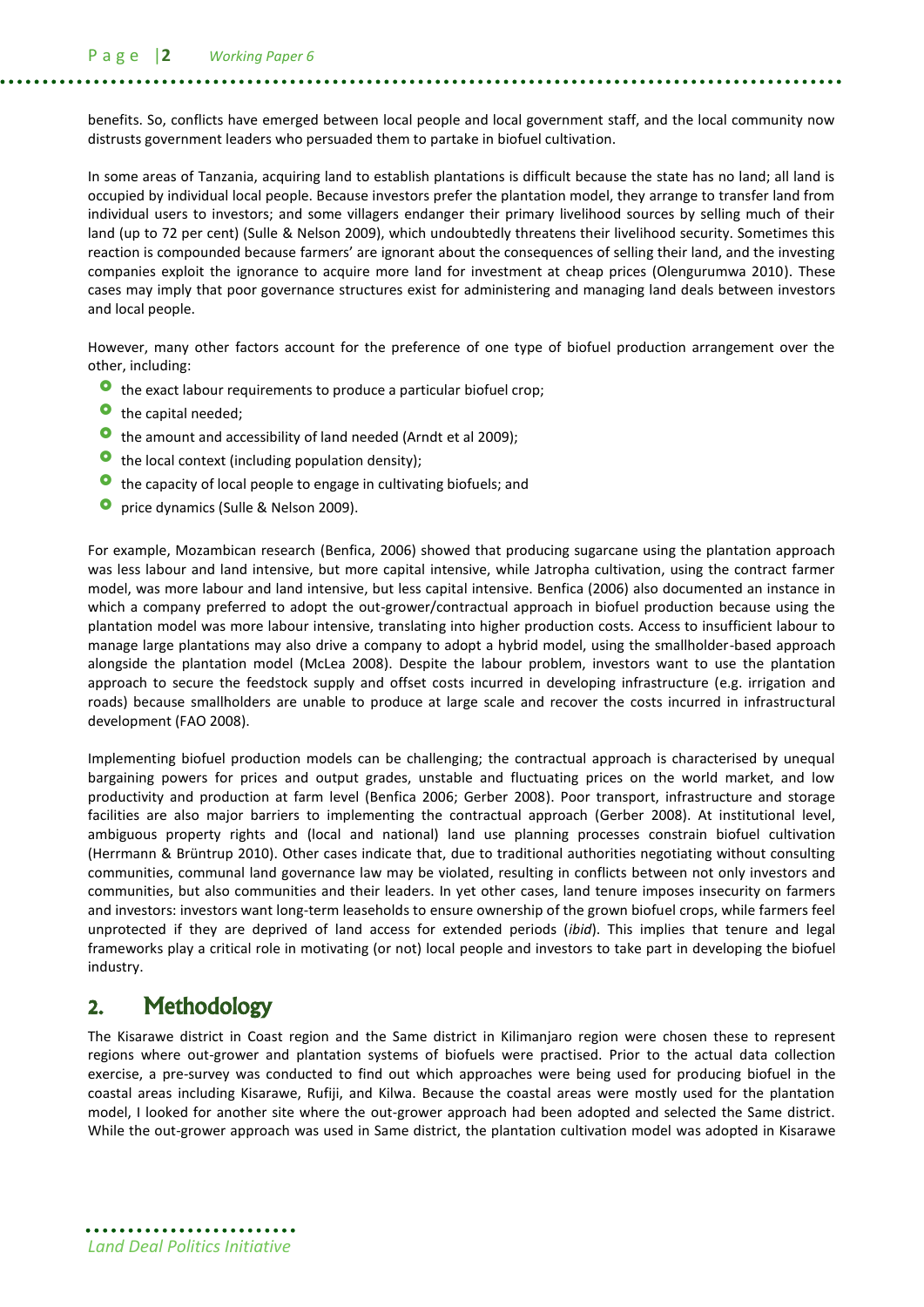district. For the study, I carried out a systematic examination of the role of land deal investments on traditional land governance and institutional structures in these study districts.

A multiple method research approach was adopted for data collection using focus group discussions, key informant interviews and documentary analysis. I held interviews with key informants, including village and district staff. I conducted focus group discussions with land councils at the ward and village levels and with groups of farmers of different ages and gender. I also studied various relevant documents and reports, collected both from district offices and the internet. The collected data were analysed using content analytical procedures and I categorised the qualitative information into meaningful units and themes, in line with the research objectives.

## <span id="page-8-0"></span>3. Background

### <span id="page-8-1"></span>3.1 Land laws and property rights in Tanzania

Land use and administration in Tanzania is governed by legal pluralist frameworks involving statutory and customary laws and tenure systems. Although the vast majority of land areas fall within the customary ownership arrangement, only in recent years has state law recognised these arrangements (Deininger 2003). Statutory land laws are categorised into two Acts: The *Land Act of 1999* and *The Village Land Act of 1999*. The Village Land Act provides for and recognises customary institutional arrangements. Under these arrangements, land is controlled by traditional leaders representing their clans. All the issues related to land use and disputes within these social networks are decided under the guidance of these headsmen, but when issues are outside respective clan boundaries, hybrid institutions integrating village and customary/clan leaders intervene.

With regard to biofuel investments, the Village Land Act allows investors to be granted land, provided that they invest in a village. This has been criticised by some analysts (e.g. Mallaya 1999), on the basis that it is likely to allow some financially powerful people to grab land from poor peasants and pastoralists in the name of investment (Åberg 2005). However, currently there is no one biofuel investment law although national biofuel investment guidelines have been prepared.

Land laws, amongst others, defend and protect the existing property rights arrangements. This implies that legal mechanisms go along with property rights, defining the use, distribution and administration of land. In Tanzania, several forms of property rights exist, including state rights, communal/customary rights and private rights. Recently, there has been a large threat to customary and communal rights arrangements, and among the factors threatening this right system are foreign and local investments in the form of private rights arrangements (Oxfam 2003). As a result, traditional and customary tenure arrangements are currently changing, manifesting shifts towards individualised rights of these communal landholding systems. One of the reasons for this privatised arrangement is to allow tenure security in such a way that land can be used as collateral by specific owners to access credits (Åberg 2005).

The Tanzanian land laws categorise land into village land, reserve land and general land. Village land is the land that falls within the boundaries of a given village under customary right of occupancy, including land with registered boundaries, land that has been used by villagers for more than 12 years though is not yet registered and land obtained through negotiation between a village and its neighbours. Reserve land includes all the land that is protected including forest reserves, marine reserves, national parks, game reserves, etc. General land is defined as the land that is neither reserve land nor village land, and confusingly, this includes village land which is not occupied or used (Sulle & Nelson 2009). The three categories of land; village; and general land are relevant in biofuel production. While the general land is suitable for implementation of the plantation biofuel cultivation approach (for which large land is needed), village land — land owned by individual villagers — is the venue for the out-grower or contracted model.

### <span id="page-8-2"></span>3.2 Biofuel experiences

As noted above, cultivation of biofuel in Tanzania employs the use of different models. This background focuses on the two sites that were studied: Same district and Kisarawe district. In Same district, an out-grower model is used, where companies do not directly purchase land, but practise contract farming in which the investing companies provide *Jatropha carcus* seeds and the necessary facilities, free of charge and undertake, upon successful crop maturity, to buy Jatropha seeds from farmers. On the other hand, in Kisarawe district, the plantation model was adopted, in which biofuel was produced through the purchase of land by investing companies, Sun Biofuel in particular. The following background information outlines the types of crops cultivated, and the actors involved, as investors and cultivators of biofuels.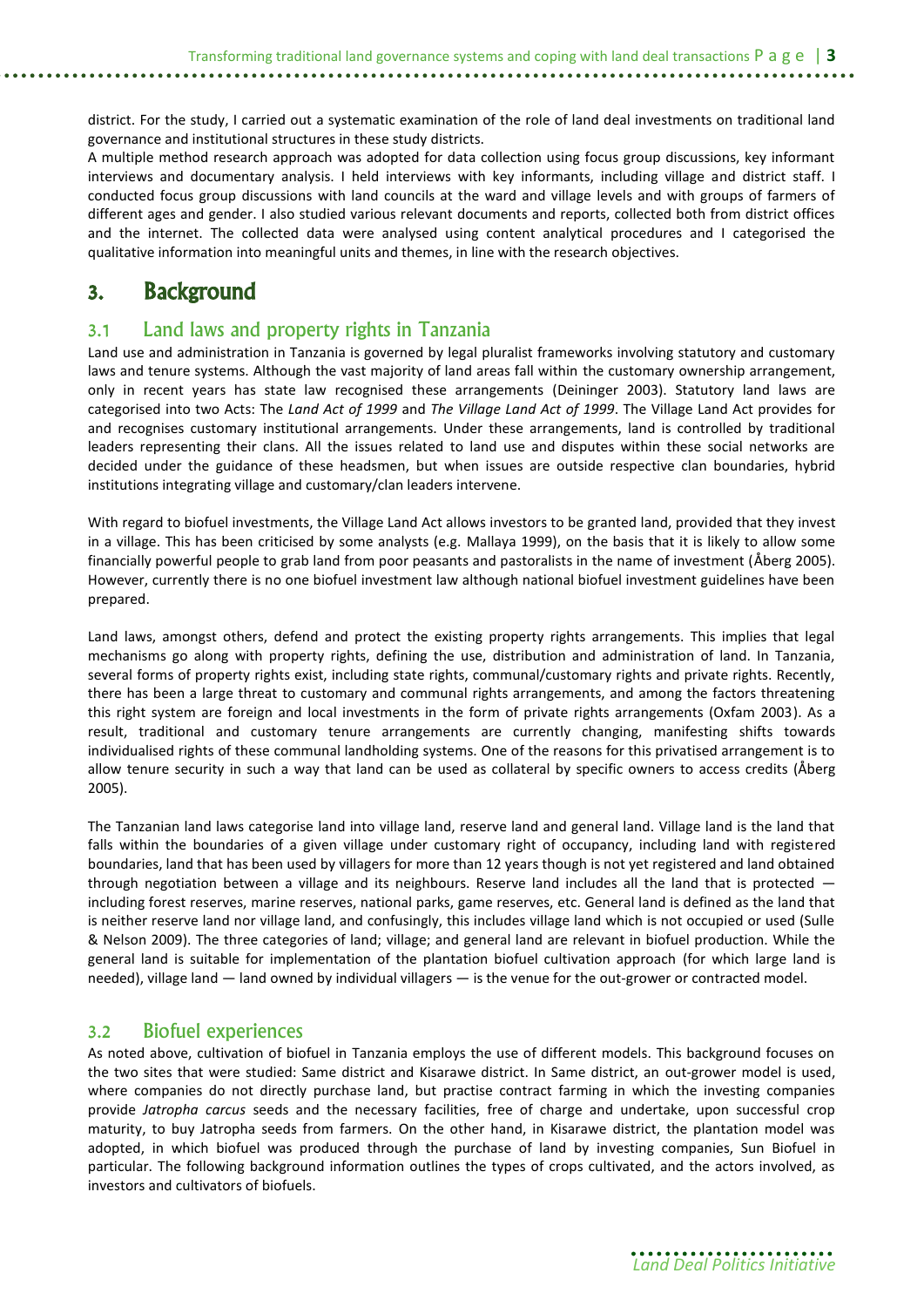#### Same district

Same district is one of six districts of the Kilimanjaro region. Based on the Tanzania Census of 2002, it has a population of 212 235 inhabitants with an average population density of 36 people per square km. The district covers an area of 5152km<sup>2</sup> and has an altitude ranging from 500m to 2462m, with temperatures ranging from 15°C to 30°C. Bimodal rainfall ranges from 400mm–600mm and long rains are experienced from March to May, whereas short rains occur from October to December (Mziray 2002; Mndeme 2006).

Economically, Same district depends on small scale agricultural producers who produce primarily for subsistence and sell the surplus. Although there are a few cash crops (cardamom, ginger, coffee, lettuce), the main food crops (for example, maize, cassava, potatoes), are also used for income generation. Because Same district is in the semi-arid regions of Tanzania, agriculture produces drought resistant crops, including short term maize varieties, sweet potatoes and cassava (Mndeme 2008). As a solution to addressing food insecurity in the district, irrigation farming initiatives have been instituted. For example, the government of Japan in 2006 supported the establishment of an irrigation infrastructure that serves 680ha of land (URT 2006). Another economic activity carried out by the inhabitants of Same district is keeping livestock. Goats, indigenous cows, sheep and donkeys are the main livestock. However, the main challenge to livestock is the availability of pasture and water as this area experiences drought through most seasons of the year. Apart from the indigenous *Pare* inhabitants, the Maasai pastoralists are mobile livestock keepers who graze their herds in different places at different times, depending on the availability of pasture and water, and this has been a source of conflicts between the sedentary Pare ethnic group and the migratory Maasai tribe. Although the out-grower model land deals allow smallholder farmers to control their land while cultivating biofuel crops, there have been struggles for land between the agro-pastoral *Pare* and the pastoral Maasai.

In Same district, land deals for biofuel production entail cultivation of *J. carcus*. The production of Jatropha occurs in Njoro and Hedaru wards of this district. A Dutch NGO, Yes-Africa, has influenced and promoted the cultivation of Jatropha since 2005. Because the owners of this company are based in the Netherlands, coordination of most of their activities is done by its partner, the church based organisation, Caritas. The Dutch NGO formed a partnership with Caritas because the latter had experience of carrying out initiatives of growing Moringa with farmers for the purpose of water purification. Not only does Yes-Africa, through Caritas, provide knowledge, seeds for tree nursery management and the necessary facilities, including polythene tubes for cultivation of Jatropha, but it also establishes demonstration plots on which farmers can learn to cultivate this crop.

In Hedaru ward, Yes-Africa has extended its activities of Jatropha cultivation through a Roman Catholic Brothers Station, Brotherhood of Jesus the Good Shepherd (Mndeme 2006). These two Roman Catholic institutions have imparted skills on biofuel crops cultivation to farmers in Hedaru and Njoro wards. This means that Yes-Africa adopts the out-grower model through church based organisations in which farmers cultivate Jatropha in their own land, governed by customary land tenure arrangements. Prior to establishing Jatropha nurseries, local people were mobilised through their village and customary leaders.

Some investors use incentives to motivate the local people to engage in the production of biofuel crops. Apart from Yes-Africa, people are aware of the existence of an anonymous company that came to Same district from Arusha to sensitise local people to the potentials and benefits of cultivating Jatropha. To attract the local people's attention to the importance of biofuel crops, the company demonstrated a truck that was allegedly run on biofuel oil, organised a village meeting and provided the locals with meals and drinks. Consequently, the company provided the farmers with Jatropha seeds to establish a tree nursery. Although the local stakeholders were not yet aware of what was to come out of the bio-energy crops investments, the incentives managed to motivate them to establish Jatropha tree nurseries. However, from the time that local people planted the Jatropha (in 2007) until the time that this study was conducted (July–August 2009), the anonymous company has not communicated with farmers about the arrangements to buy biofuel crops from them.

#### Kisarawe district

Kisarawe District is located along the coastal belt in the eastern part of Tanzania. This district is situated between latitude 6° 5° and longitude 38° 15°, 1000m above sea level. It is one of the six districts of the Coast Region, the others being the Mkuranga, Kibaha, Bagamoyo, Rufiji and Mafia districts. Kisarawe district neighbours Kibaha district to the north, Mkuranga district to the east, Rufiji district to the south, and Morogoro Region to the west. According to the 2002 Tanzanian census, Kisarawe district has a population of 95 614 people. Temperatures vary from 28°C to 30°C and average at 29°C. The average rainfall is 1000mm per annum (Kipobota 2007).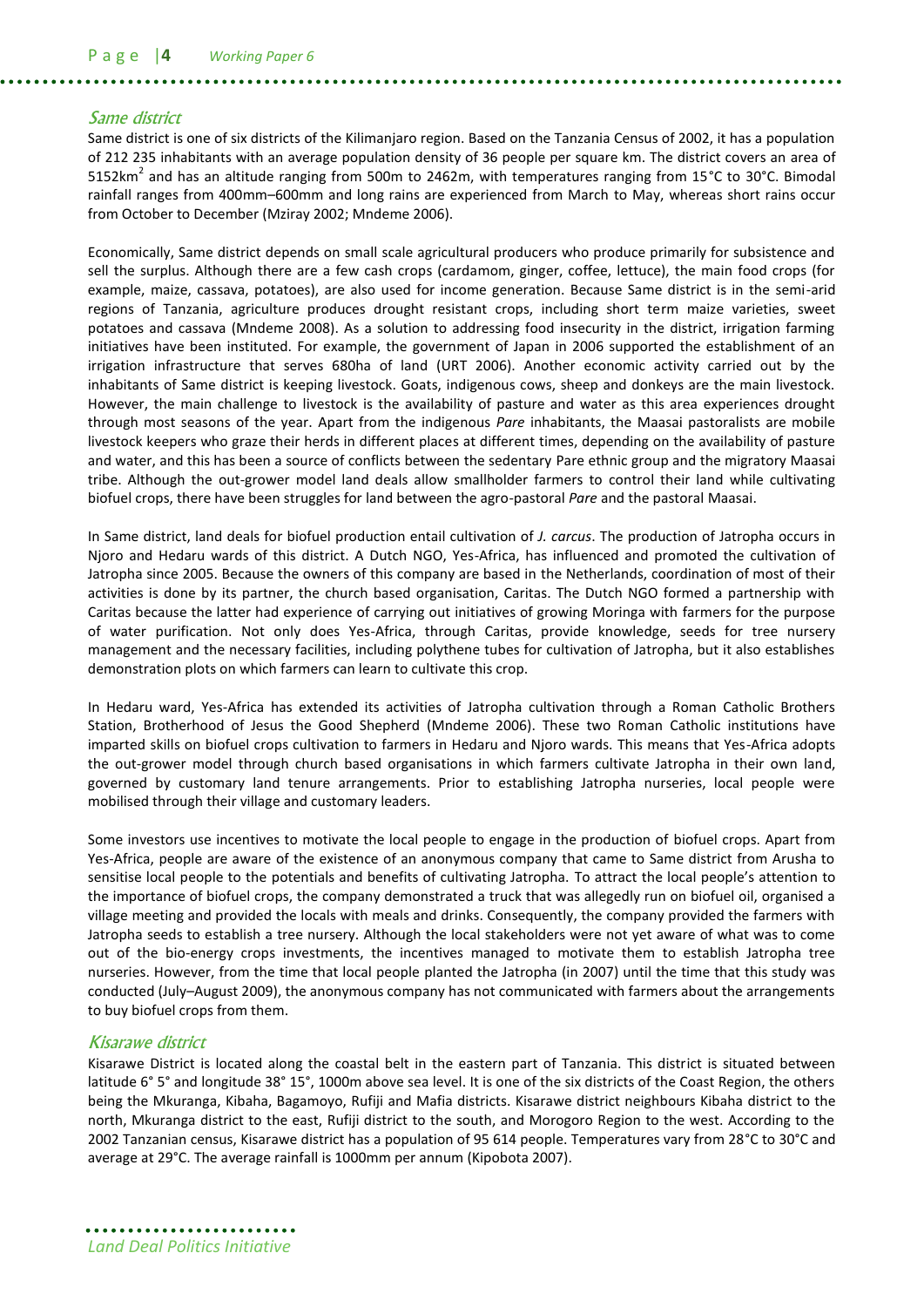For many years the economy of Kisarawe district depended on cashew nuts, although for the past eight to ten years the production of this crop has been dwindling. The most important reason for the decline in the production of cashew nuts has been poor and unreliable markets — to the extent that farmers have abandoned this crop in favour of alternative crops and sources of income (www.allafrica.com). Since 2001, production has been fluctuating for several years, with the increase and decrease based on price fluctuations, but 2008/2009 saw a remarkable decrease in production from 976T to 39T in 2009/2010. This has possibly played a significant role in the villagers' decision to dispose of their land for biofuel cultivation.

Farming is the main livelihood activity in Kisarawe. Other activities include small business, fishing, timber, charcoal production, raising cattle, handcraft and civil employment. The main food crops include cassava, legumes, sorghum, sweet potatoes, millet, banana, fruits and vegetables. The cash crops are coconut and cashew nuts. However, this is one of the districts in Tanzania that are stricken by food shortages. For example, the Famine Early Warning Systems Network Tanzania (FEWS NET 2003) described a case in which one household began to eat wild root crops due to food shortages. Thus tradeoffs between biofuel investment and food security concerns are critical issues in such vulnerable situations.

Kisarawe district is one of the districts in the coastal regions which have in recent years attracted much academic and media attention about land acquisition and land grab issues. This has stimulated discussion by national research and civil society institutions and international research agencies from various perspectives, including livelihoods, human rights, and food security. The greatest concern has been the trade-offs between food security and bio-energy in the country (for example, Sulle & Nelson, 2009; Congressi & Kennedy, 2009). In Kisarawe district biofuels are cultivated through the plantation approach. In recent years, a company called Sun-Biofuel, which has headquarters in Britain but has a subsidiary company in Tanzania, has acquired 8.211ha of land for undertaking large-scale production of Jatropha and cassava for biofuel purposes. This land was previously held under the tenure of 11 villages and land acquisition has affected more than 10 000 residents in these villages (Sulle & Nelson 2009).

Because the land which is currently occupied by the Sun-Biofuel Company was previously owned by the villages, the land had to be changed from the category of village land to general land, and transferred from the villagers to Sun-Biofuel. This was done through Tanzania Investment Centre (TIC) in February 2009. The company was responsible for paying compensation to the villagers who disposed of their land. A total of one million British Pounds was given to compensate the villagers, though there are claims amongst the farmers that compensation was not adequate.

Many promises were made as to how the local people would benefit through this plantation based cultivation of Jatropha, including improvement of the livelihoods of the marginalised poor by providing them with employment, water and social services. These were intended to motivate the villagers in this area to accept the investment by disposing of their land. Not only did the investor make these promises, but various governmental political players, such as the Kisarawe Member of Parliament (MP), mobilised people to sell their land to the investor on the basis that their livelihoods would be improved. However, it appears that these promises are far from being realised in carrying out the project. Villagers complain that the employment opportunities that were promised for local poor have ultimately fallen into the hands of elites, who network with colleagues from towns at the expense of the marginalised local inhabitants.

Reading from the above, implementing plantation and out-grower biofuel production approaches in these two cases embrace social, economic, political and institutional links between the investors and local people. These dimensions are determining factors in understanding the development of the biofuel industry in Tanzania. However, while other aspects have, to some satisfactory extent been studied, the role of land investments on institutional and traditional land governance and their transformations has not been researched in detail. The overall aim of this study was to compare the implementation of plantation and out-grower biofuel production approaches in Kisarawe and Same districts respectively and to determine how traditional land governance systems are influenced by these two investment models. The following hypotheses follow this contrast:

- <sup>1.</sup> The impact of the two different models of biofuel production (contractual and plantation approaches) on the traditional land governance systems in the study area are different.
- $2.$  The existing laws and guidelines which govern the implementation of land deals transactions for the production of biofuel crops are effective.
- $3<sup>3</sup>$  Land deal transactions worsen food insecurity and environmental degradation.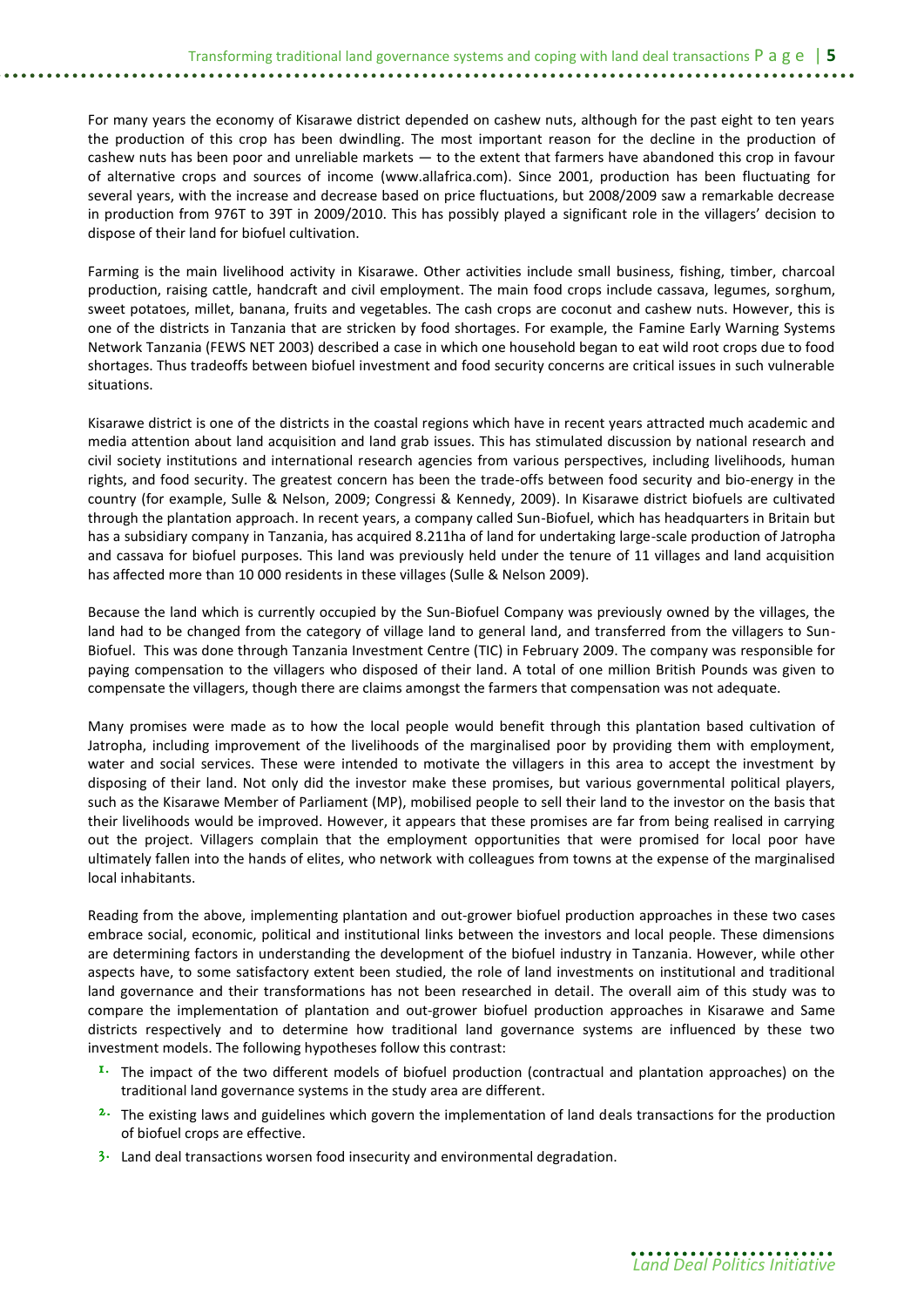### <span id="page-11-0"></span>4. Findings

### <span id="page-11-1"></span>4.1 Effects of plantation and out-grower models

Implementation of plantation and out-grower biofuel cultivation models seems to affect traditional land governance, local actors and systems of property rights. However, the two models have different influences and impacts on traditional land governance and local actors.

#### Plantation approach

Plantation models seem to displace the traditional institutional arrangements and skew the property rights systems. The rights that are communally respected and observed under traditional rules systems are extinguished when land is converted from traditional tenure arrangements to an investment tenure system. This study found that in Kisarawe district, following the acquisition of village land by the Sun-Biofuel investor, villagers were banned from accessing natural water resources and were also forbidden to trespass on that land, which had served as a shortcut from one village to another. Under the Tanzanian water law, even when natural water resources exist within a land owned by individuals, this resource is regarded as being for the public good and nobody should block other people from using it. The plantation investment in this area therefore seems to operate above the water law and contradicts this legislation.

Also, a change in land use tenure is emerging: land is re-allocated to those able to make capital investment (rich farmers and companies) to their advantage and at the expense of poor farmers. Through transforming this tenure, communal or collective access to some of the natural resources erodes in favour of a few powerful private actors. The land previously used to provide local users (11 villages) with ecosystem services and goods — including medicinal plants, fuelwood and hunting — was allocated for Jatropha production and hence displaced the local poor from accessing it. This occurs when people are not aware of their rights over the alienated land and the potential consequences of giving out the land. For example, while the land that carries natural resources growing on it is a very valuable resource, the investing companies compensate only for crops that grow on this land, such as cashew nut trees and mangoes.

Furthermore, the plantation based investment pressures customary land governance systems. In some villages of Kisarawe district (for example, Mtamba village), some elites in their clans made decisions about selling land to investors who approached them. Other members did not support these decisions. For example, when land was sold to the investing company, the revenues accrued from this transaction (compensation) were not equitably shared among the clan members. Conflicts among the clan actors are inevitable under such circumstances. Because the land is primarily governed under customary tutelage, the role of the government institutions has been reduced to mediating conflicts between clan members, especially when conflicts among them are not successfully resolved by the elders in their clans. In the wake of land demands from foreign and local urban investors therefore, conflicts over land within clans have been exacerbated because the traditional land issues mediating structures seem to be overpowered.

Lack of transparency is a characteristic of plantation based land deal transactions in villages around Kisarawe district. Although the district office has recorded that the Sun-Biofuel Company has thus far acquired 8211ac from Kisarawe villagers, the latter are not aware of how much land has been taken from them, as a chairperson of Mtamba village revealed during an interview. According to this local leader, the area was not surveyed before, and therefore it was difficult to know how much land was alienated from villagers. This echoes what Bashiru, Mgumia and Mvula (2007) found while interviewing villagers and leaders of Rufiji district: local actors had insufficient awareness about the procedures and law regarding transfer of land to biofuel investors. In the Bagamoyo district council, Kamanga (2008) noted that in spite of participating in the process of appropriating land to investors, village councils were not certain about the quantity of land given to investors.

Apart from lack of transparency in the land acquisition process, ignorance of one or several actors is taken advantage of by others. On the one hand, this lack of awareness implies a lack of active local participation in the process or transactions. Villagers' claims that they received little compensation for the land they previously held suggests that although these locals do not know the quantity of land appropriated, they are generally aware of the worth of the land under question. The fact that the investor has already paid compensation implies knowledge of the area of land he/she acquired, and the investor must know the amount of land acquired because of the TIC's requirement that this land must be registered to the Ministry of Land, Housing and Settlement Development before TIC gives the investor a derivative title. While the investor and the district agents are aware of the land acquired by the company, local people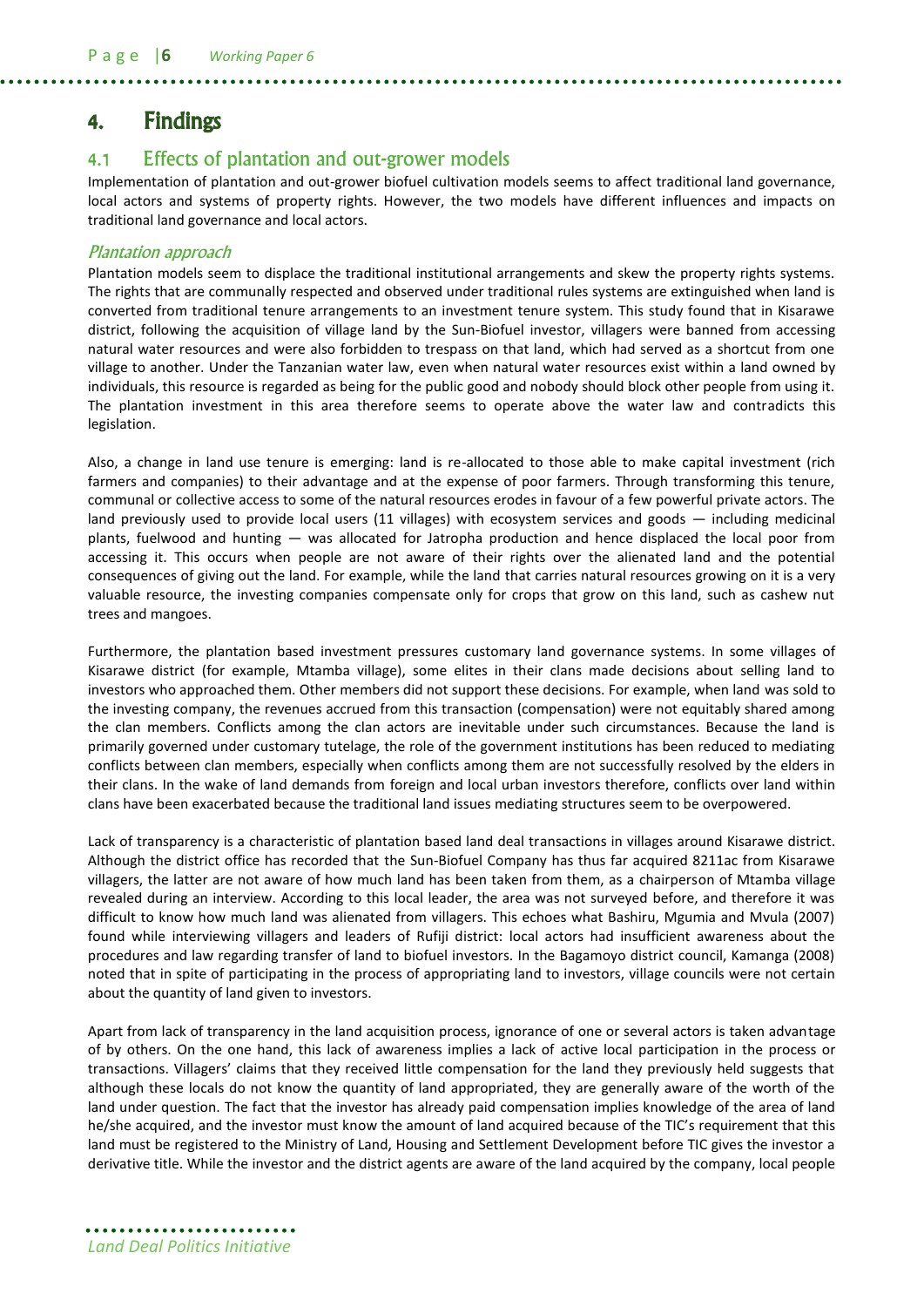are not informed as to the size of land they have been given, and this results in the lack of a firm basis for judging the amount of compensation. Instead, they just lament that the compensation was insufficient.

#### Out-grower approach

The out-grower approach, on the other hand, as observed in Same district, has temporarily changed the existing rights in terms of introducing new cash crops and displacing food crops, although the productive land remains under the control of smallholder farmers. Also, interactions between local land authorities and smallholder producers become tense when investors do not honour some agreements. While at the outset, the investing companies may attract local formal and informal leaders to the deals, they ultimately end up introducing conflicts between local leaders and farmers. Promised assurances from the companies that farmers were going to benefit from biofuel investment seem to be a dream because although Jatropha seeds were provided free of charge, after the establishment of Jatropha nurseries the investing companies never turned up for the planting out stage, as was explained earlier; villagers were not only disappointed, but also blamed their leaders for persuading them to engage in the Jatropha production arrangements.

When comparing the plantation and out-grower models, the latter seems to have insignificant implications on traditional land governance. In Same district, where the out-grower approach has been used, clan based land governance procedures remain intact in addressing land issues. However, although the out-grower model does not currently seem to affect customary land governance, we cannot predict the future institutional trajectories, especially as the demand for land for biofuel production intensifies. Because the actors (formal and informal) who enforce, and are governed by these institutional guidelines are already experiencing pressure from non-local factors in their existing practices, there is a likelihood that new unpredictable institutional and governance trajectories will emerge to adapt to and cope with these influences.

On the basis of the foregoing analysis in this section, the hypothesis that plantation and out-grower models of biofuel production affect traditional land governance systems and local actors seems accurate. However, the scale of impact seems to be more severe for the plantation model than the out-grower model.

### <span id="page-12-0"></span>4.2 Effectiveness of legislation and guidelines governing biofuel cultivation

In Tanzania, the legislative challenge of land based investments is the distinction between formulating the laws and guidelines and implementing those laws. The law may serve as a guideline for actions to attain certain goals, but it may not necessarily guarantee the security of some interests and of property. Various gaps may exist in executing the guidelines and laws due to weaknesses in one or more dimensions or the synergetic effect of multiple factors. The problem may not be ineffective laws/guidelines but rather the incapacity of the enforcers or the deliberate skewing of the rules by some agents to suit specific predetermined ends at the expense of others; on the other hand, the problems may be attached to ineffective laws and guidelines and not to those enforcing the institutional frameworks. Alternatively, both actor-oriented and rule-based weaknesses may exist. This section is based on the hypothesis that legislation and the guidelines surrounding biofuel production in Tanzania are effective.

Currently in Tanzania a formal law on biofuels does not exist. Two institutional mechanisms address issues related to allocating land to investors for producing biofuel, especially when it involves the plantation approach. These are the Tanzania Investment Centre (TIC) and the Biofuel Guidelines prepared under the steering role of the National Biofuel Task Force formed in 2006. The TIC, based on the Tanzania Investment Act of 1997, has been mandated to identify and allocate land to foreign investors. It does this firstly by identifying land which is less productive, and secondly, by changing the land tenure from being recognised as village or reserve land, to general land. Depending on the need, the investing company is granted derivative title, indicating the time for such tenure. It is contradictory to classify land as marginal, but to still appropriate it to the investors producing biofuel crops (for example, Jatropha, Moringa, etc).

The Biofuel Guidelines are an interim institutional procedure adopted because formulating biofuel law in Tanzania could take as long as two years and more. These guidelines were formulated and endorsed by the cabinet in 2009. The guidelines cater for legal aspects, food security, human rights, marketing, compensation, energy, production and environmental factors, as well as the participatory aspects of the biofuel investment in order to ensure the national interests and the interests of investors and local people and the environment in the process (Sawe 2008). Some provisions advocated by the guidelines contradict the actual practice in the field, which suggests that the implementation does not comply with the guidelines (*Figure 1*).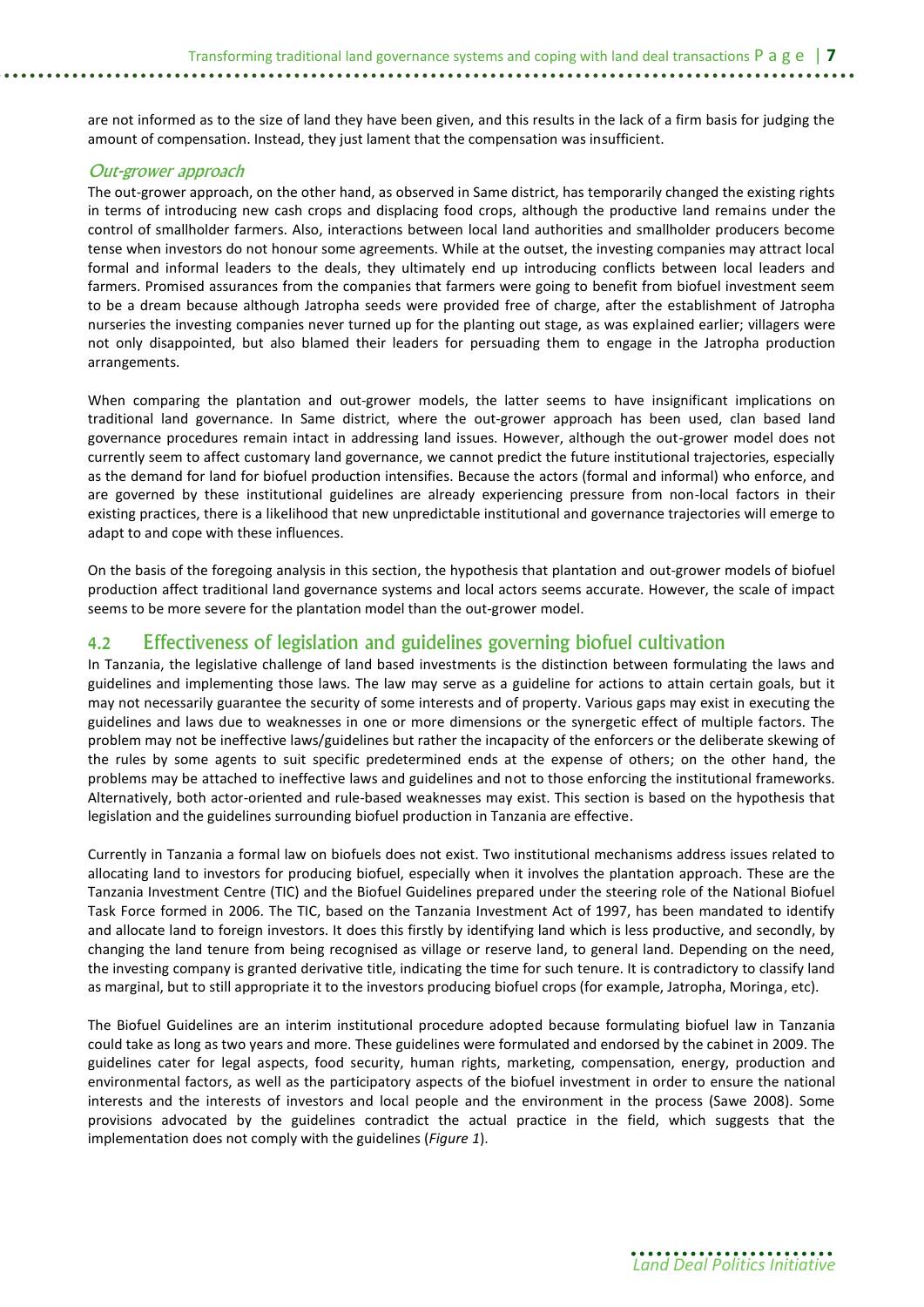| <u>is an a semparison or storage satementes and note round</u> |                                                                                                                                                          |                                                                                                                                                                                                                                                                               |  |  |  |  |
|----------------------------------------------------------------|----------------------------------------------------------------------------------------------------------------------------------------------------------|-------------------------------------------------------------------------------------------------------------------------------------------------------------------------------------------------------------------------------------------------------------------------------|--|--|--|--|
|                                                                | What the guidelines say                                                                                                                                  | What is practically happening in the field                                                                                                                                                                                                                                    |  |  |  |  |
| Compensation                                                   | Land acquisition for biofuel production<br>should not displace people but rather<br>should incorporate land owners - land<br>should be their collateral. | Although the local people were compensated (regardless<br>of their claims that the compensation was not adequate),<br>they have been displaced from their land.                                                                                                               |  |  |  |  |
| Consultancy                                                    | Biofuel projects should be transparent,<br>consultative and participatory in order<br>to involve most key stakeholders.                                  | In Kisarawe district, although theoretically the process was<br>termed bottom-up, in practice it takes the form of<br>imposition from above; land acquisition and project<br>activities seem not to be conducted explicitly: persuasion<br>rather than consultation was used. |  |  |  |  |
| <b>Food security</b>                                           | Biofuel production should not impair<br>food security.                                                                                                   | In Same district, farmers forewent cultivation of food crops<br>and instead cultivated biofuel crops. The investors did not<br>appear and hence farmers had no income to buy food.                                                                                            |  |  |  |  |
| Human rights                                                   | Biofuel production should adhere to<br>human/labour rights and gender equity.                                                                            | In Kisarawe, farmers were promised employment<br>opportunities in the plantation, but in the project, job<br>opportunities went to urban based actors.                                                                                                                        |  |  |  |  |

#### **Figure 1: Comparison of biofuel guidelines and field realities**

Other examples have exposed the violation of procedures and guidelines because authorities at higher bureaucratic levels were the cause of the non-compliance to the procedures at the lower levels. Land authorities and organs at district level do not seem to have power over decisions on land issues happening at the local level. TIC and political actors at national level appear to have direct decision making power over locally available land. This was exposed in the two districts where this study was conducted. Generally, the local land staff claimed a lack of compliance with the procedures and laws stipulated in the Land Acts in the tenure of the two biofuel cultivation approaches. At Kisarawe district, where the plantation model was used, a district land officer remarked that, conventionally, land acquisition issues would take a longer time if the stipulated bureaucratic procedures were to be followed. However, the pressure for land for investment in favour of the Sun-Biofuel Company originated from the higher national level, and it was not easy to identify who was behind it as the respondents used the words 'big bosses'.

Interviews with district staff in both districts revealed that while some technocrats at the district level resisted this biofuel transaction in favour of food production, others who had administrative positions were worried about losing the authority entrusted to them by the aforementioned bosses at higher levels. There were threatening arguments from administrators to technocrats that 'if you had known who are behind this move, you would not resist but rather allow it to proceed as it is' (Kisarawe District Agricultural Official 2009). In this respect, although the technocrats at the district level explicitly acknowledged the violation of the established institutional procedures, they saw themselves as having no power to shape such aberrations and instead, they threw the blame onto higher political domains.

Instituting guidelines and legislation governing biofuel cultivation may become ineffective because the enforcing actors at local levels of jurisdiction are not aware of their responsibilities in the institutional capacity-building process. Although Same district land officers are the closest actors to the locals, they regard building capacity and empowering local people on issues related to land deals as the responsibility of the TIC. I learned this during interviews with land officers at Same district when I asked about the district's stance in helping local people to benefit from land deals outgrower investment. They said that they had no role in this regard because it is the TIC that decides upon and endorses the process of foreign companies purchasing land from the locals/villagers. Based on this response, it appears that the district land authorities do not create awareness amongst the local people about the rights of poor people in face of the powerful agents (companies). The authorities seem to be completely overwhelmed by powerful state agents and excuse themselves from the process by being voiceless.

Political actors contribute to by-passing the existing land appropriation procedures. Being representatives of their electorate, these agents are regarded as bridges for existing and potential opportunities, allegedly for their people's good. Based on prevailing political winds, however, sometimes these political representatives may assure people of forthcoming opportunities while they themselves are not thoroughly sure of such promises. An MP for the Kisarawe district is an example of this. Villagers and village government leaders revealed that although every village had some rules and by-laws to govern the allocation of land, these procedures were ignored during the appropriation of land to the Sun-Biofuel Company as this process was undertaken too quickly for local people to discern the realities behind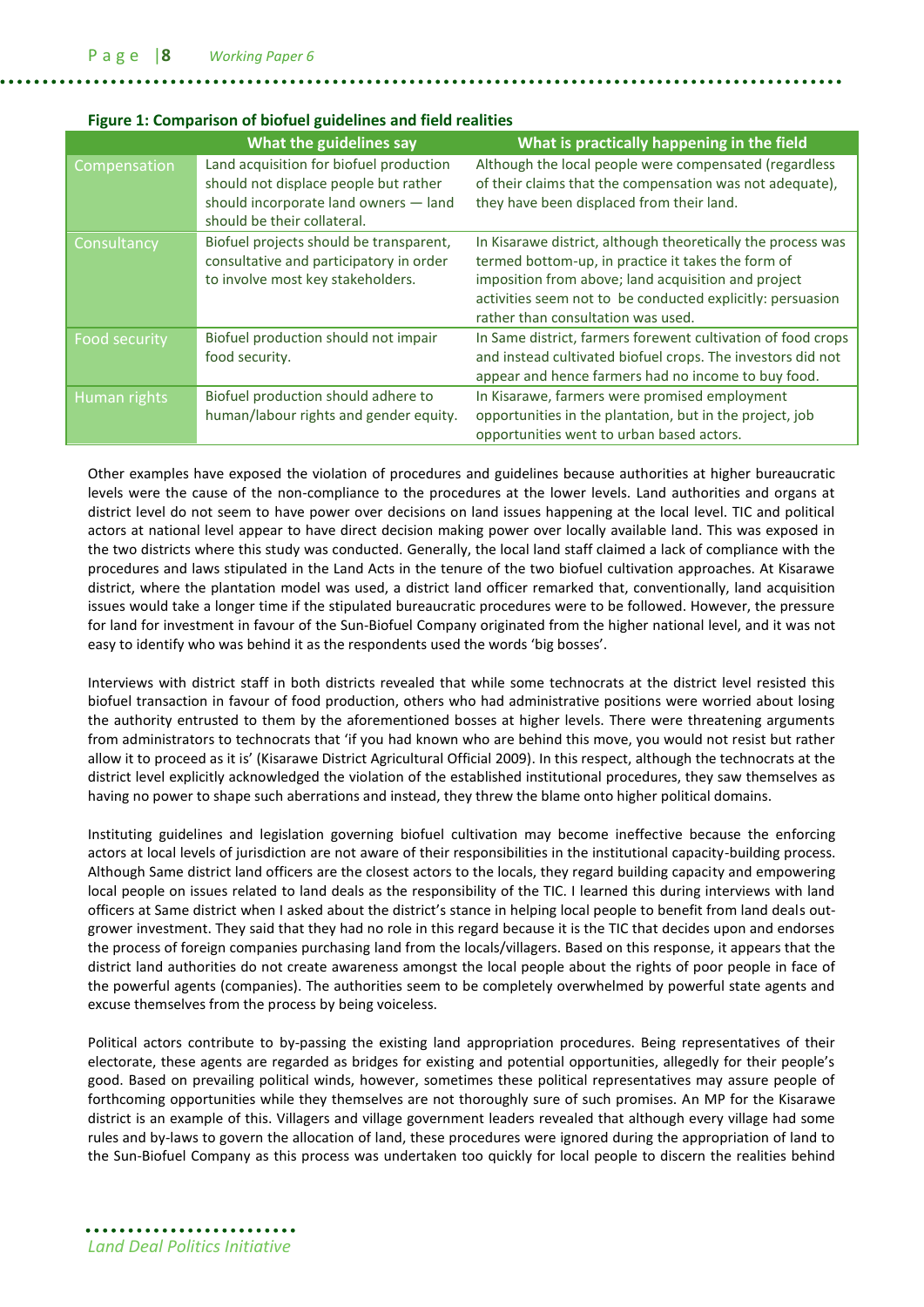such deals. Focus group discussions revealed that the MP came to village leaders first to tell them that there was a good opportunity for employment for the local people because he had already talked to the owners of Sun-Biofuel, who were seeking land to invest in biofuel production.

### <span id="page-14-0"></span>4.3 Aftermath of implementation of plantation and out-grower biofuel cultivation

This section is based on the hypothesis that plantation and out-grower models of biofuel production cause a vicious cycle of livelihood insecurity and degrade the land resource. It describes the coping mechanisms that local people adopt in response to biofuel cultivation especially when such local actors perceive their interests as being compromised.

The plantation based cultivation of biofuel has resulted in displacing local people from the land they earlier owned and denying them access to ecosystem services including water, firewood, wild fruits, and construction materials, amongst others — as indicated in the Kisarawe case, in which land tenure has been transformed from local people to the investor. In contrast, the results of the out-grower approach in Same district, as described earlier, was the postponement of cultivation of food crops, but with no displacement effect because land remains in the hands of the local people. These findings are similar to those presented by Sulle and Nelson (2009) who noted that large-scale plantations can lead to the loss of livelihood opportunities and dislocation of resident communities, while they credited the out-grower approach with having no negative impact on local land tenure and being positive from a livelihood point of view. However, the present study found that the out-grower model can have negative implications on livelihoods when food crops cultivation is replaced with biofuel crops, but at the crop maturity stage the investors do not turn up to buy the crops, as shown in the Same district case.

The displacement effect caused by plantation based biofuel cultivation triggers the search for alternative livelihood options. Great pressure and concentration upon the few available natural resources seem to be among the options the local people resort to after their access to primary natural livelihoods sources has been lost. As a result, there may be sizeable degradation of the natural environment. This is the case in Kisarawe district where the plantation approach was used. For example, interviews with village leaders indicated that Ruvu forest reserve, which is a shared resource among various villages within the district and the neighbouring districts (for example, Kibaha), is being degraded by forest activities, especially charcoal burning. While people from various areas have concentrated on this forest resource, villagers from Kisarawe areas also moved to these bio-diverse resource areas as a coping strategy in order to harvest charcoal for livelihood. Apart from the forest reserves becoming increasingly vulnerable, other social impacts include the degradation of other livelihood services and support offered by forest ecosystems. Because encroachment of the reserve areas has increased, especially when local people have disposed of their conventional livelihood sources for biofuel production, livelihood services from the forests such as a sustainable supply of water, wild fruits, vegetables, non-wood forest products and wood-based products, including firewood, withies and construction poles are impaired.

The question to ask is: 'What will be the next step when such livelihood and food insecurity sets in?' Though it might not be easy to provide a perfect answer to this question at the moment, there is a high probability that if the unsustainable forest ecosystem use around the Ruvu forest reserve continues, the consequence will be a chain reaction of a degraded environment and livelihood security.

The account outlined in this section indicates that the aftermath of biofuel production can lead to displacement and subsequent livelihood insecurity. In turn, local people's reactions create more pressure on naturally available livelihood sources, resulting in decreased livelihoods and environmental services. Although such responses may seem sustainable in the short term they are unsustainable in the long term. This, however, is not the case for the outgrower model wherein the displacement effect does not apply. As we have seen with the out-grower model, local people may stop cultivating biofuel if the cultivation does not meet their goals and expectations because they are the land owners (with no transfer of land tenure). Thus, although the hypothesis that biofuel can result in a vicious cycle of livelihood insecurity and environmental degradation is acceptable, it cannot be generalised to both case studies.

## <span id="page-14-1"></span>6. Conclusion

This section focuses on a comparison between out-grower and plantation investment to provide an answer to the question of how traditional land governance is affected by land deal transactions. Generally, this study has noted that traditional governance systems are affected by the imposition of foreign investments for biofuel production. However, out-grower and plantation models have different implications for this governance authority. Since land governance rules and property co-exist, when the traditional ownership of land property gets transformed, the customary land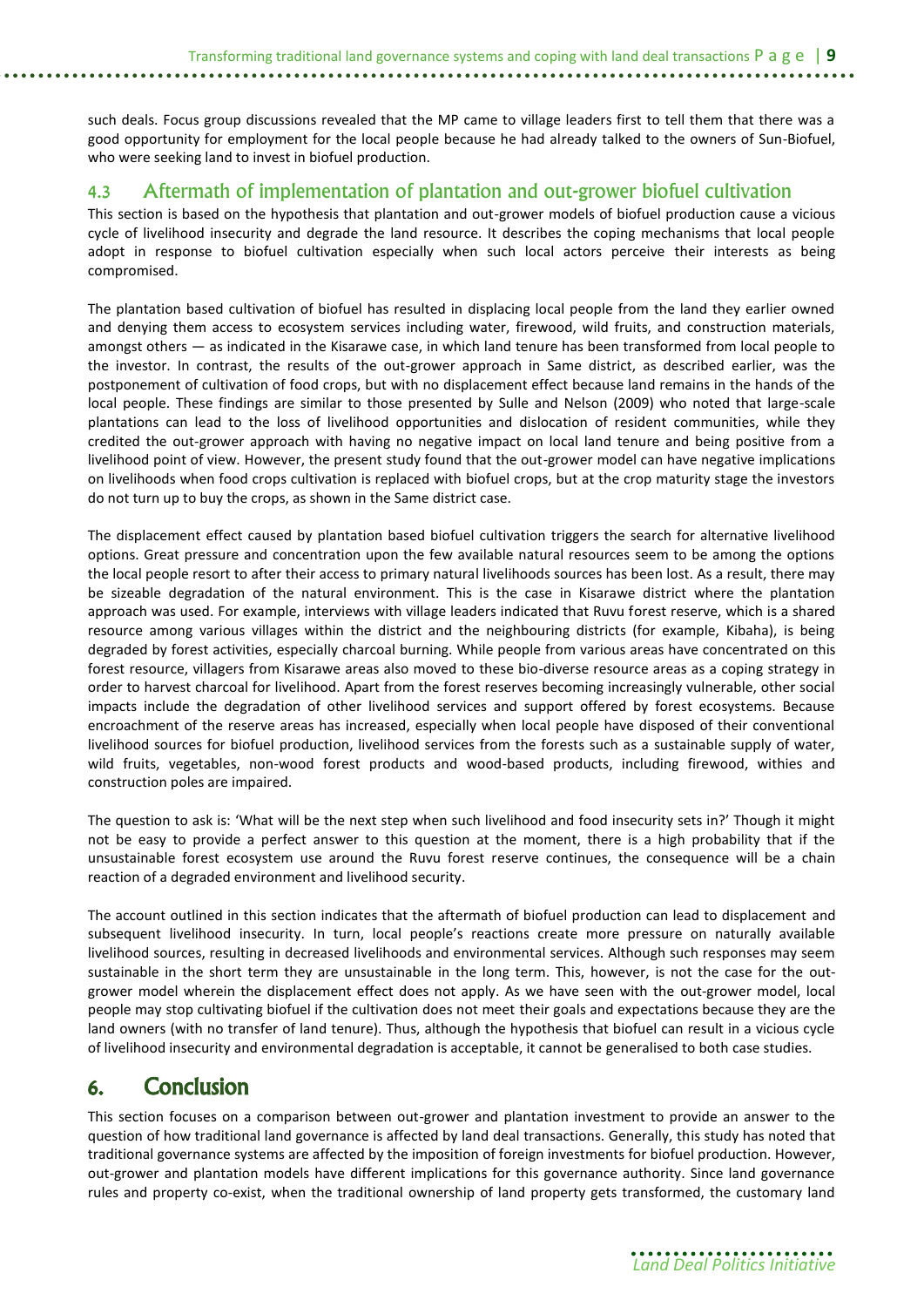governing rules lack a basis/justification for continuing. Because under the plantation model land is alienated from local people to the investors, the former are displaced, and their governance system cannot be implemented. As a result, the traditional institutional frameworks are denatured. The case of loss of access to water resources in the land purchased by the company and failure of the traditional rules to address that situation in favour of local people exemplifies this phenomenon. On the other hand, the out-grower model has only insignificant effects on traditional governance systems. Although sometimes smallholder land livelihood bases adjust by adopting new or cash crops, the basic customary rule system governing the land remains alive and may enforce adaptation through termination of the imposed foreign interests imply that the influence of land deals on traditional governing systems is site and case specific, depending on the approach and the local situations.

Among the reasons for the breakdown of traditional land governance authority in the wake of biofuel plantationbased investments are: political factors, ignorance of local actors of the value of the decisions they make and bypassing stipulated institutional and procedural arrangements. This study has found that political pressure may result in bypassing institutional guidelines because the politicians may persuade local people to provide their land cheaply to investors, while the politicians themselves may not be well informed about the nature of the prospective land deals, which may result in public unrest. Some of the more powerful actors used local actors' ignorance to enforce the realisation of their interests, which favoured the former at the expense of the latter. Although procedures may exist, there is a tendency of some participants, especially at the higher levels of the bureaucracy, to disregard those procedures and to therefore compel players on lower levels to make decisions that may compromise the public good.

Coping mechanisms adopted by local people to deal with adverse outcomes in their interactions with investors differ for the two biofuel production models. For the out-grower model, because local people remain the sole owners of the land, but change the use of this land for cultivating biofuel crops, their coping mechanism has been to stop cultivating specific crops when these investments do not seem to be beneficial to them. By contrast, with a large-scale plantation model, local people become dispossessed of their land and therefore their coping response has been to shift to other livelihood strategies, if any. The Kisarawe case indicated that the outcome of farmers' displacement and dispossession resulted in a move toward scarce natural resources which could not guarantee livelihood support in the long term, and there is a potential for degradation of this natural resources base.

Based on the findings of this study, the view that local people's rights can be achieved through community consultations with outside investors is questioned because local traditional (and other) authorities are subject to changes in governance practices, which renders their roles as representatives of local people' interests somewhat ineffective. In fact, these foreign investment processes may undermine local systems of governance, both traditional and civil. This is the message to those who are grappling with how to harness investor interests without subjecting local communities to processes that bypass them and constitute 'land grabbing'.

Further research is recommended on the interactions among land deal investments and traditional institutional governance systems in other socio-ecological environments in order to make concrete and appropriate suggestions, because institutional actors (foreign, national and local), partaking in these deals are in a state of flux and are governed by diverse operating rules.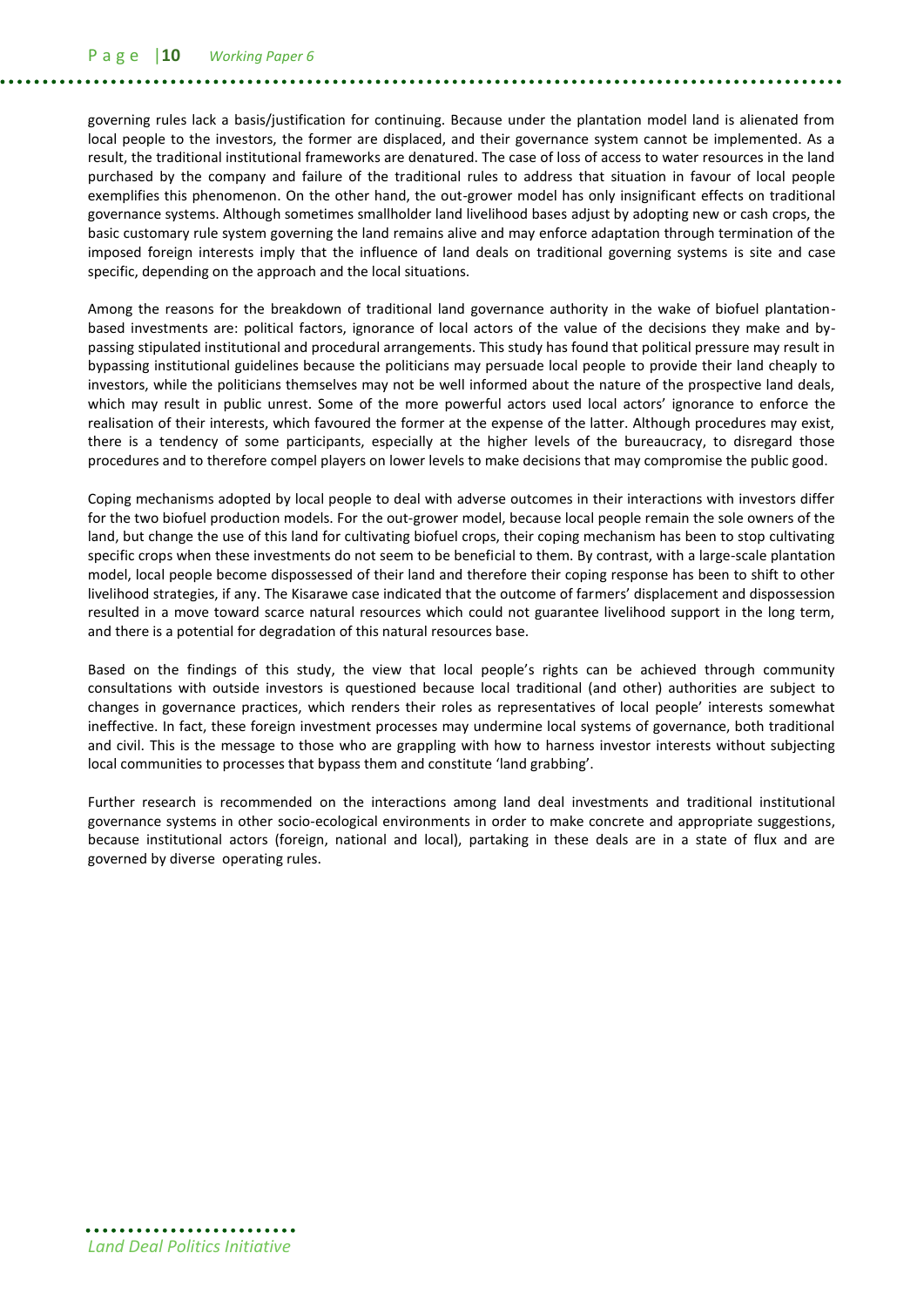## <span id="page-16-0"></span>**References**

- 1. Åberg EJP (2005) 'An evaluation of the land laws in Tanzania', Master's thesis. Department of Business Administration and Social Science, Division of Economics, University of Technology: Lureå.
- 2. Arndt C, Benfica R, Tarp F, Thurlow J and Uaiene R (2009) 'Biofuel, poverty and growth: A computable general equilibrium analysis of Mozambique', *International Association of Agricultural Economists Conference*, Beijing, China, 16–22 August.
- $3.$  Bashiru A, Mgumia J and Mvula E (2007) 'New challenges in land management and utilization in rural Tanzania: Biofuel cultivation in Rufiji District', in *The initial research report on land management in rural areas: Mvomero and Rufiji Districts.* HAKIARDHI, unpulished.
- 4. Bekunda M, Palm CA, de Fraiture C, Leadley P, Maene L, *et al* (2008) 'Biofuels in developing countries', in RW Howarth and SBringezu (*eds*), *Biofuels: Environmental consequences and interactions with changing land use*. Proceedings of the Scientific Committee on Problems of the Environment (SCOPE), International Biofuels Project Rapid Assessment: Gummersbach, Germany, 22–25 September 2008.
- $5.$  Benfica R (2006) 'An analysis of income poverty effects in cash cropping economies in rural Mozambique: Blending econometric and economy-wide models', *PhD dissertation*. Agricultural Economics Department, Michigan State University: Michigan, 238.
- 6. Boras SM and Franco J (2010) 'Towards a broader view of the politics of global land grab: Rethinking land issues, reframing resistance', *ICAS Working Paper* 001: 39*.* Initiatives in Critical Agrarian Studies (ICAS)/ Land Deals Politics Initiative (LDPI)/Transnational Institute (TSI), accessed on 15 October 2010 at: <http://ramshorn.ca/sites/ramshorn.ca/files/Borras%20%26%20Franco,%20Politics%20of%20Land%20Grab.pdf>
- 7. Deininger K (2003) *Land policies for growth and poverty reduction*. The World Bank and Oxford University Press: Washington.
- 8. Del Congress P and Kennedy PJF (2009) 'The growing demand for land: Risks and opportunities for smallholder farmers', discussion paper prepared for *the Round Table organised during the Thirty-second session of IFAD's Governing Council*, 18 February, 19.
- 9. Elbehri A, McDougall R and Horridge M (2009) 'A global model for agriculture and bioenergy: Application to biofuel and food security in Peru and Tanzania', *International Association of Agricultural Economists Conference*, Beijing, China, 16–22 August.
- 10. FAO (2008) *The State of Food and Agriculture, Biofuels: Prospects, Risks and Opportunities*. Food and Agriculture Organization: Rome.
- 11. FEWS NET (2003) *Tanzania Food Security Report (TFSR)* (2003). Famine Early Warning Systems Network: Nairobi.
- 12. Gerber N (2008) 'Bioenergy and rural development in development countries: A review of existing studies', *ZEF Discussion papers on development policy*, Bonn, June 2008, 76.
- 13. German L, Schoneveld G, Skutch M, Andriani R, Obidzinski K, *et al* (2010) 'The local social and environmental impacts of biofuel feedstock expansion: A synthesis of case studies from Asia, Africa and Latin America', *CIFOR Infobrief* 4: 12 December.
- 14. Herrmann R and Brüntrup M (2010) 'Bioenergy value chain in Namibia: Institutional challenges for rural development and food security', in *Sustainable Biofuel Production in Developing Countries: Green Energy as the Key for Development?* 9th European IFSA symposium, 4–7 July, Vienna, 12.
- $15.$  Kamanga KC (2008) 'The agrofuel industry in Tanzania: A critical enquiry into challenges and opportunities', research report for Land Rights Research and Resource Institute (LARRRI) and Joint OXFAM, Livelihood Initiative for Tanzania (JOLIT), 66.
- $16.$  Kipobota C (2007) 'Enhancement of capital mobilisation skills for rural economic development projects', Case study of *WACOD — Women in Kisarawe District, Coast Region, Tanzania*, MSc thesis. Southern New Hampshire University and Open University of Tanzania: Tanzania, 69.
- 17. Laltaika E (2009) 'Biofuels in Tanzania: Legal challenges and recommendations for change' 17–127, in RM Webaza and L Kotzé (*eds*), *Environmental Governance and Climate Change in Africa: Legal perspectives*. Institute for Security Studies: Nairobi, Kenya.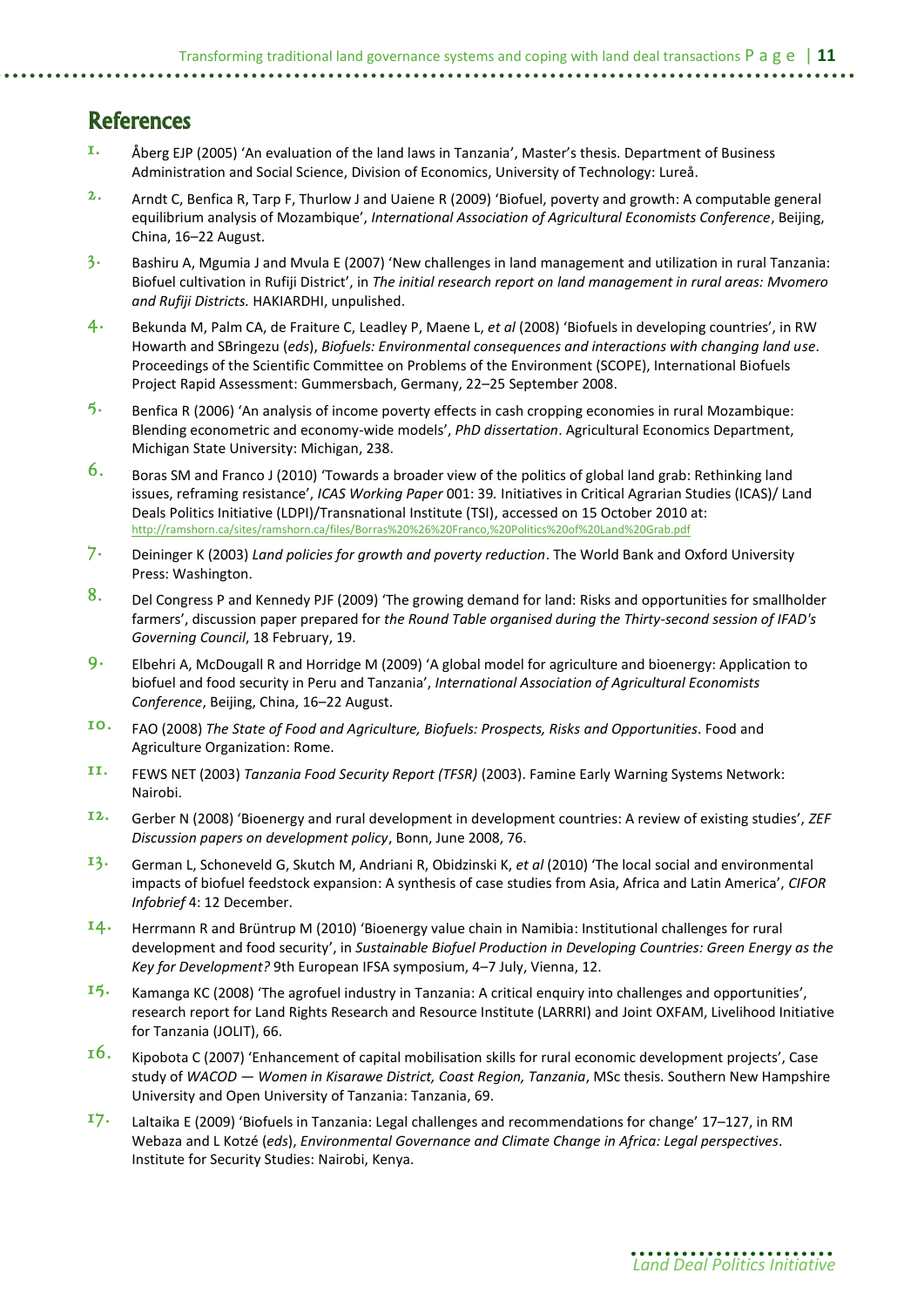- 18. Mallaya ET (1999) *Civil Society and The Land Question in Tanzania*. University of Dar es Salaam, Department of Political Science and Public Administration: Dar es Salaam.
- 19. Mclea J (2008) Oral interview with J Mclea, research and development manager at Energem Resources Inc. Maputo Mozambique, 15 October.
- 20. Mndeme SA (2008) 'Sustainable energy use in rural areas: Socio-technical analysis of Jatropha in Same District Tanzania', MSc thesis*,* Wageningen University and Research Centre (WUR): Wageningen, Netherlands.
- 2 1. Olengurumwa OPK (2010) '1990s Tanzania land law reform and its impacts on the pastoral land tenure', paper presented during a *pastoral week at Arusha* 14–16 February, 27.
- $22.$  Oxfam (2010) 'Land rights', webpage accessed on April 2010 at[: www.oxfam.org.uk/what\\_we](http://www.oxfam.org.uk/what_we-do/issues/livelihoods/landrights/introduction.html)[do/issues/livelihoods/landrights/introduction.html](http://www.oxfam.org.uk/what_we-do/issues/livelihoods/landrights/introduction.html)
- 23. Sawe E (2008) 'Bioenergy policies in Tanzania', In *Bioenergy Policies and Strategies in Africa*. *Competence Platform on Energy Crop and Agroforestry Systems for Arid and Semi-arid Ecosystems (COMPETE) Africa*, International Workshop, 25–27 November 2009, Bamako, Mali: 33–36.
- 24. Sijaona S (2001) *Country Case Study: Tanzania*. The World Bank: Washington.
- 25. Smolker R, Tokar B and Petermann A (2008) *The Real Cost of Agrofuels: Impacts on Food, Forest, Peoples and Climate:* 85. Global Justice Ecology Project and Global Forest Coalition, accessed on 8 October 2010 at: <http://www.globalforestcoalition.org/igm/userpics/File/publications/Therealcostofagrofuels.pdf>
- 26. Sulle E and Nelson F (2009) *Biofuel, land access and rural livelihoods in Tanzania, 85*. IIED: London.
- 27. Tanzania Daily News (2010). 'We paid all compensation', *Tanzania Daily news,* 3 March 2010, accessed on 2 April 2010 at: <http://allafrica.com/stories/201003040710.html>
- 28. Uaiene R (2008) Determinants of Agricultural Technical Efficiency and Technology Adoption in Mozambique, *PhD dissertation*. Purdue University: Indiana.
- 29. United Republic of Tanzania (URT) (2006) *Parliamentary Discussions*, 1st meeting, 7 February 2006.
- 30. Van Baren S (2009) 'Linking smallholders to bioenergy markets', MSc thesis. Wageningen University: Wageningen, 117.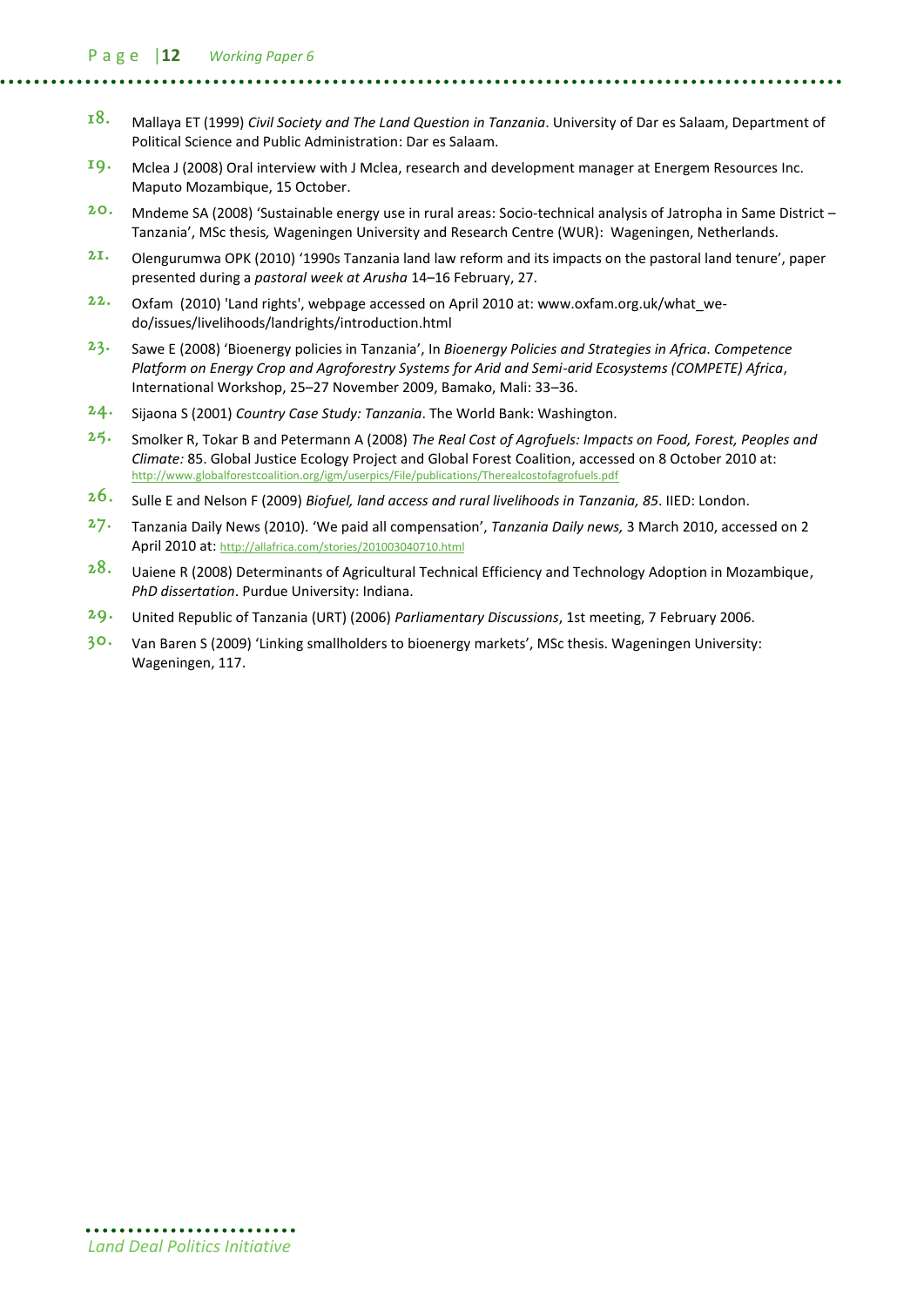## LDPI Convenors

**Saturnino M Borras Jr** is Associate Professor of Rural Development Studies at the International Institute of Social Studies (ISS), The Hague. He helps coordinate the work of the Initiatives in Critical Agrarian Studies (ICAS) hosted by the Resources, Livelihoods and Environment (RELIVE) Research Cluster at ISS. He was the Canada Research Chair in International Development Studies at Saint Mary's University in Halifax, Nova Scotia in 2007–2010 and an Adjunct Professor in the College of Humanities and Development Studies (COHD) of the China Agricultural University in Beijing. As a Fellow of the Transnational Institute (TNI) in Amsterdam, he is actively involved in its 'Agrarian Justice' Program. He is also a Fellow of Food First/Institute for Food and Development Policy in Oakland, California. Publications include: *Pro-Poor Land Reform: A Critique* (2007) and *Transnational Agrarian Movements Confronting Globalization* (2008, co-edited with M. Edelman and C. Kay). He has ongoing research projects on global land grabbing, biofuels and the politics of transnational agrarian movements. Email: [borras@iss.nl](mailto:borras@iss.nl)

**Ruth Hall** is an Associate Professor at the Institute for Poverty, Land and Agrarian Studies (PLAAS) at the University of the Western Cape in South Africa. Her research interests include land and agrarian reforms, rural labour markets and farm worker rights, agricultural commodity chains, and the politics of rural development. She holds a DPhil in Politics from the University of Oxford. Publications include an edited volume entitled *Another Countryside? Policy Options for Land and Agrarian Reform in South Africa*; with Lungisile Ntsebeza, *eds*.; T*he Land Question in South Africa: The Challenge of Transformation and Redistribution*; and with Cherryl Walker, Anna Bohlin and Thembela Kepe, *eds*., *Land, Memory, Reconstruction, and Justice: Perspectives on Land Claims in South Africa*. She is Book Reviews Section Co-Editor of the *Journal of Peasant Studies*. Email: [rhall@plaas.org.za](mailto:rhall@plaas.org.za)

**Ian Scoones** is a Professorial Fellow at the Institute of Development Studies (IDS), University of Sussex, UK. He has a background in agricultural ecology and his interdisciplinary research links the natural and social sciences and focuses on the relationships between science and technology, local knowledge and livelihoods and the politics of policy processes. He has worked on issues such as pastoralism and rangeland management, soil and water conservation, biodiversity and environmental change, land and agrarian reform, dry land agricultural systems, crop biotechnology and animal health science policy, mostly in Africa. He is currently co-director of the ESRC Social, Technological and Environmental Pathways to Sustainability (STEPS) Centre at Sussex and Joint Convenor of the Future Agricultures Consortium. Key publications include: *Science, Agriculture and the Politics of Policy: The Case of Biotechnology in India* (Orient Longman, 2006) and *Land Reform in Zimbabwe: Myths and Realities* (James Currey, 2010). He is a member of the Editorial Collective of the *Journal of Peasant Studies*. Email: [I.Scoones@ids.ac.uk](mailto:I.Scoones@ids.ac.uk)

**Ben White** is Professor of Rural Sociology at the International Institute of Social Studies (ISS) and Professor of Social Sciences at the University of Amsterdam in the Netherlands. He is part of the Resources, Environment and Livelihoods (RELIVE) Research Cluster at ISS. He has carried out research on the themes of agrarian change, social differentiation of the peasantry, contract farming, rural labour, land policies, among others, mainly in Indonesia. He has published extensively on these themes. For seventeen years, he was co-editor of *Development and Change*, until mid-2009. Email: [white@iss.nl](mailto:white@iss.nl)

**Wendy Wolford** is the Polson Professor of Development Sociology at Cornell University. Her research interests include the political economy of development, social movements, land distribution and agrarian societies. Key publications include *To Inherit the Earth: The Landless Movement and the Struggle for a New Brazil* (co-authored with Angus Wright, Food First Books, 2003) and *This Land is Ours Now: Social Mobilization and the Meaning(s) of Land in Brazil* (2010, Duke University Press). She is a member of the Editorial Collective of the *Journal of Peasant Studies*. Email: [www43@cornell.edu](mailto:www43@cornell.edu)